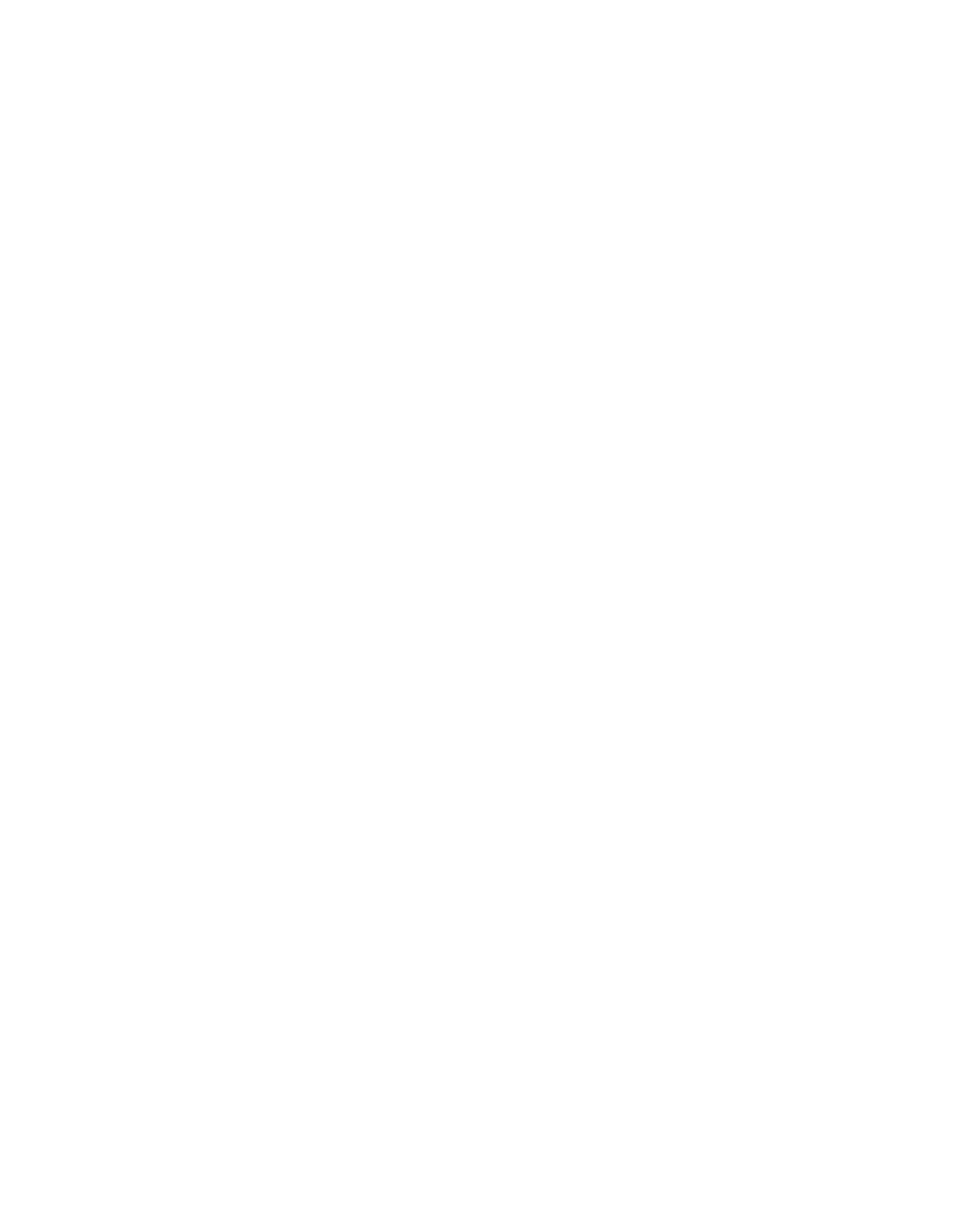### Letter from the President

Dear Colleagues,

On behalf of the State Center Community College District, I am pleased to present the Clovis Community College Strategic Plan 2017-2021. I would also like to offer my sincere thanks to our college community for their hard work and commitment to our integrated planning process.

The CCC Strategic Plan is the result of our college-wide collaboration to create a plan that focuses on achieving the Institutional Goals outlined in our CCC Educational Master Plan 2017-2021, which was approved by the Board of Trustees on April 4, 2017. The CCC Strategic Plan 2017-2021 also aligns with the District Mission and Overarching Goals outlined in the District Strategic Plan 2017-2020, which was approved by the Board of Trustees July 11, 2017.

This Strategic Plan translates the broad goals developed in the Educational Master Plan into specific actions that will advance the college and support student success over the next four years. It is a dynamic document that is part of our integrated planning process. Progress towards our goals will be reviewed annually and communicated with the campus community.

This plan was developed over the spring 2017 semester. The process was guided by a College Council workgroup comprised of faculty, students, classified professionals and administrators, who engaged in extensive reflection and discussion throughout the process. Starting with a college-wide planning retreat held in February, many members of the Clovis Community College community provided valuable input for this Plan. Several additional opportunities were provided to the college, and local community for additional feedback. As each subsequent draft was developed throughout the process, the workgroup utilized the valuable input it received to develop specific action steps, timelines, and champions. The workgroup also cross-walked the action steps in this plan with other planning documents developed to support the college planning process.

The Strategic Plan was reviewed by all constituent groups, including Academic Senate, Classified Senate, and Associated Student Government. On May 12, 2017, it was reviewed by College Council and recommended for submission to the Board of Trustees.

The Clovis Community College Strategic Plan 2017-2021 reflects the sincere commitment of everyone at Clovis Community College to achieve our mission: "*Creating Opportunities…One Student at a Time*."

Sincerely,

L. a. Bennett

Dr. Lori Bennett President Clovis Community College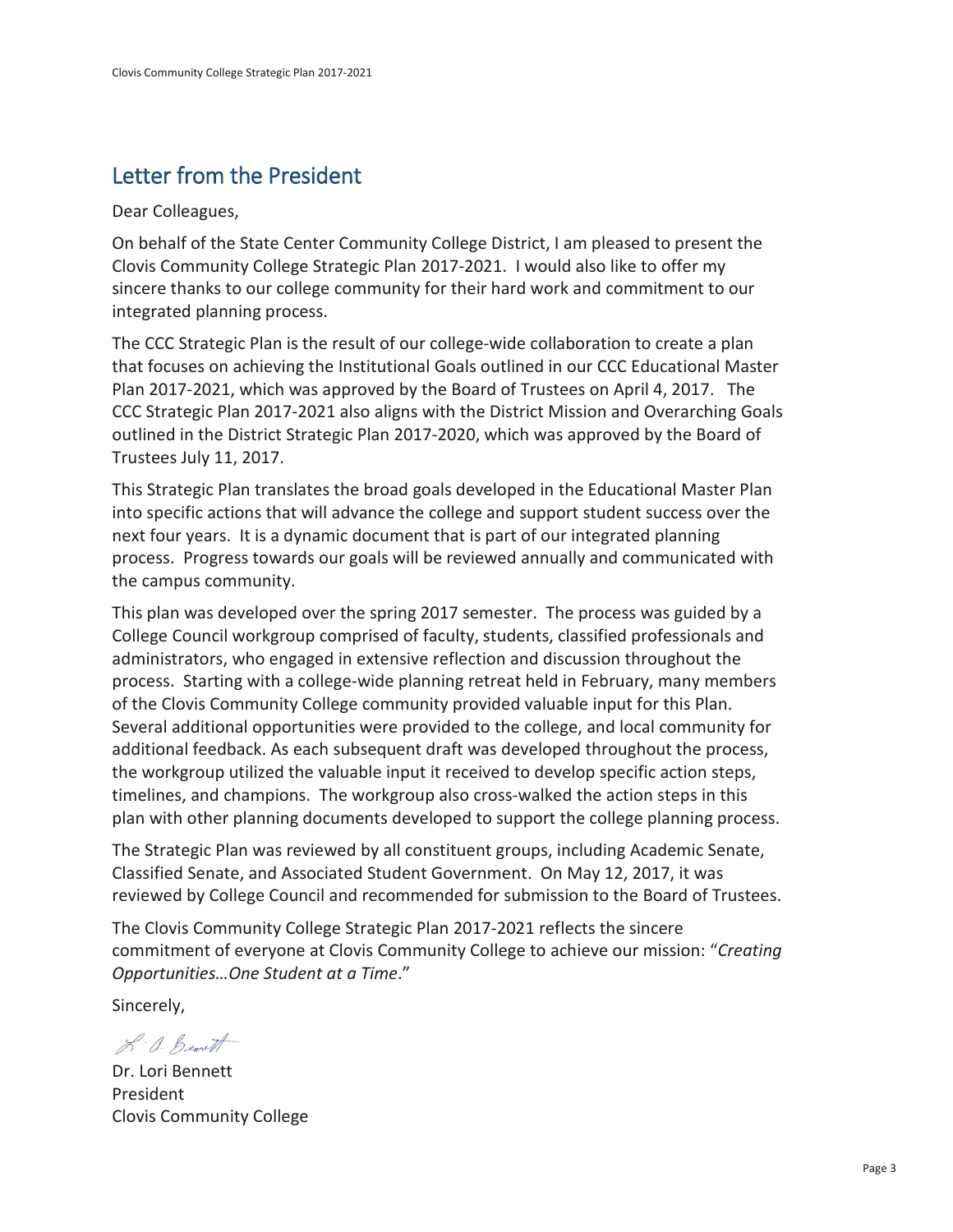College Council Strategic Plan Workgroup

#### Faculty

Jeff Burdick *English Instructor*

Chris Glaves *Math/Engineering Department Chair*

Arla Hile *Biology Instructor/Program Review Coordinator*

Erica Johnson *Student Support Service Department Chair*

Kirtley King *Humanities Department Chair*

Anna Martinez *Communication Instructor/SLO Coordinator*

Jon McPhee *Social Sciences Department Chair*

Rachel Moring-Garcia *Counselor*

Liz Romero *Child Development Instructor/Academic Senate President*

#### Classified Staff

Emilie Gerety *Assistant to the President*

Dan Hoffman *Building Generalist/Classified Senate President*

Michelle Johnson *Institutional Research Coordinator*

Rebecca Kinlow *Financial Aid Assistant II/CSEA*

Cathy Ostos *Administrative Assistant/Classified Senate*

Leslie Rata *Administrative Assistant*

#### **Students**

Bryndis Arnarsdottir Deema Dakwar

Vanessa Suarez *Associated Student Government President*

#### Administrators

James Atkinson *Director of Institutional Research, Evaluation, and Planning*

Stephanie Babb *Director of Marketing and Communication*

Lori Bennett *President*

Lee Brown *Interim Dean of Instruction*

John Forbes *Dean of Instruction*

Kelly Fowler *Vice President, Instruction and Student Services*

Charles Francis *Director of Clovis Community College, Herndon Campus*

Gurdeep Hebert *Director of Student Success, Equity, and Outreach*

Lorrie Hopper *Vice President, Administrative Services*

Linda Thomas *Dean of Instruction*

Kira Tippins *Dean of Students*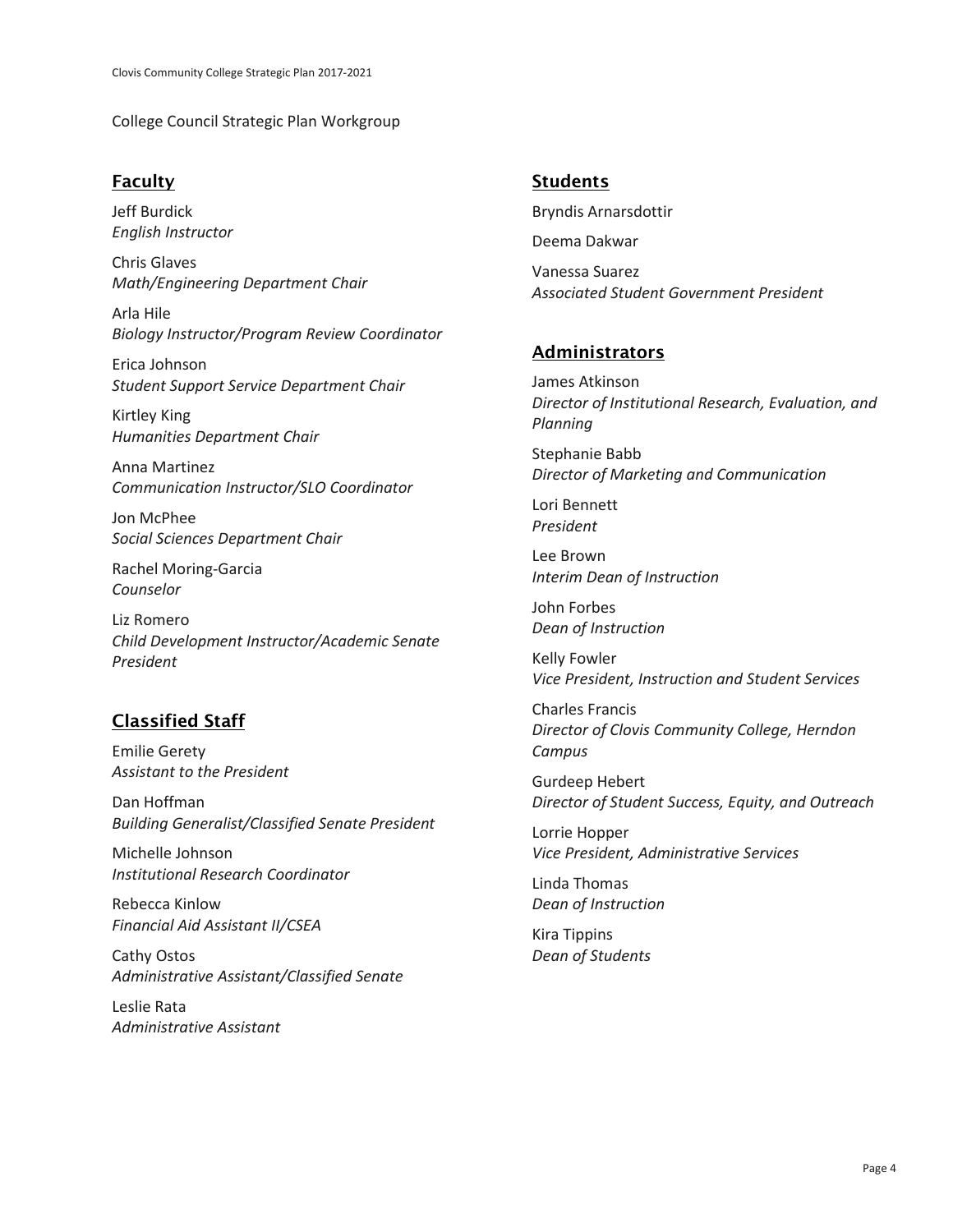#### College Vision Statement

Clovis Community College is the college of choice for academic excellence, innovation, and student achievement.

#### College Mission Statement

Participants in the development of this Strategic Plan were advised to keep the College mission and vision statements in the forefront of their minds. The contents of the Strategic Plan, are designed to advance and fulfill the mission and vision of the College.

#### Mission Statement

#### **Creating Opportunities – One Student at a Time**

- We embrace diversity and serve all students of the community;
- We believe education is based on integrity, generosity, and accountability;
- We foster critical, creative, and engaged thinking;
- We support student success by preparing students for their futures and for the community's future through career/technical certificates, degrees, and transfer programs;
- We cultivate community partnerships to enhance student learning and success;
- We engage in reflective, data-driven cycle of research and innovation focused on learning and student outcomes.

#### Guiding Principals

Guiding principles for Clovis Community College planning:



These are the three primary guiding principles for Clovis Community College's planning. Each contributes to student success. All the objectives in college planning should be designed and evaluated with these principles in mind.

#### Community building

Our college has a long-standing culture of collegiality that extends across all disciplines and functions and includes our students as members of our community of learning. We plan to continue that collegiality and expand our influence and our utility to the larger community.

#### **Equity**

The diversity of the central valley is an inspiration and a challenge. We will increase the diversity of our college community, defining *diversity* in its broadest senses, and we commit to providing equitable opportunity to all.

#### **Innovation**

Our college prides itself on being in the vanguard of innovation. We are committed to the highest levels of rigor and inspiration, and so we explore innovative practices that will provide the best opportunities for our students.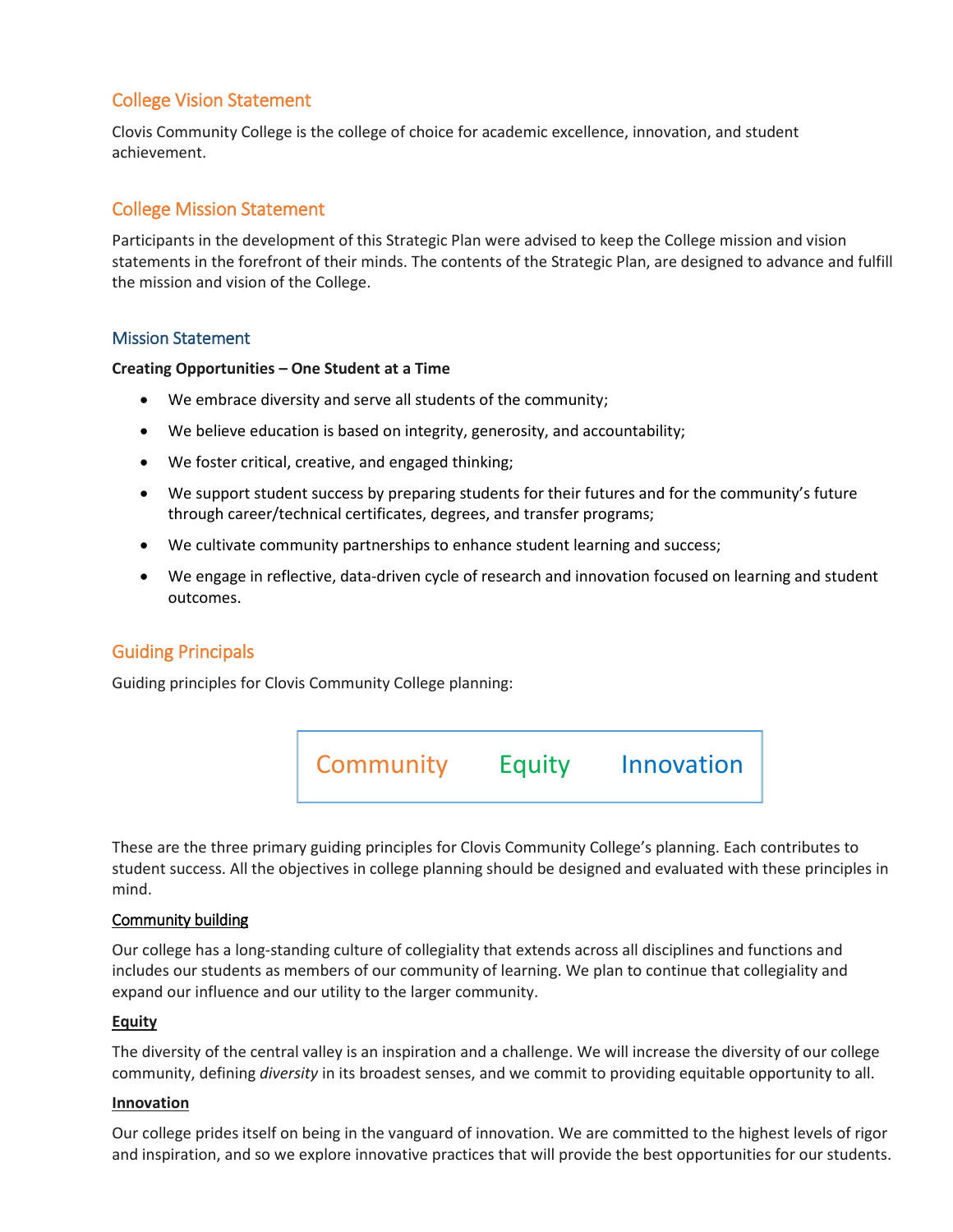#### Integrated Planning Model

The following graphic shows a graphical representation of the College's Integrated Planning Model. The Strategic Plan flows from the Educational Master Plan. The goals in the Strategic Plan were developed as part of the Educational Master Plan process, completed in the fall of 2016. As depicted in the planning model, the guiding principles for Clovis Community College planning are data analysis, communication, and student equity.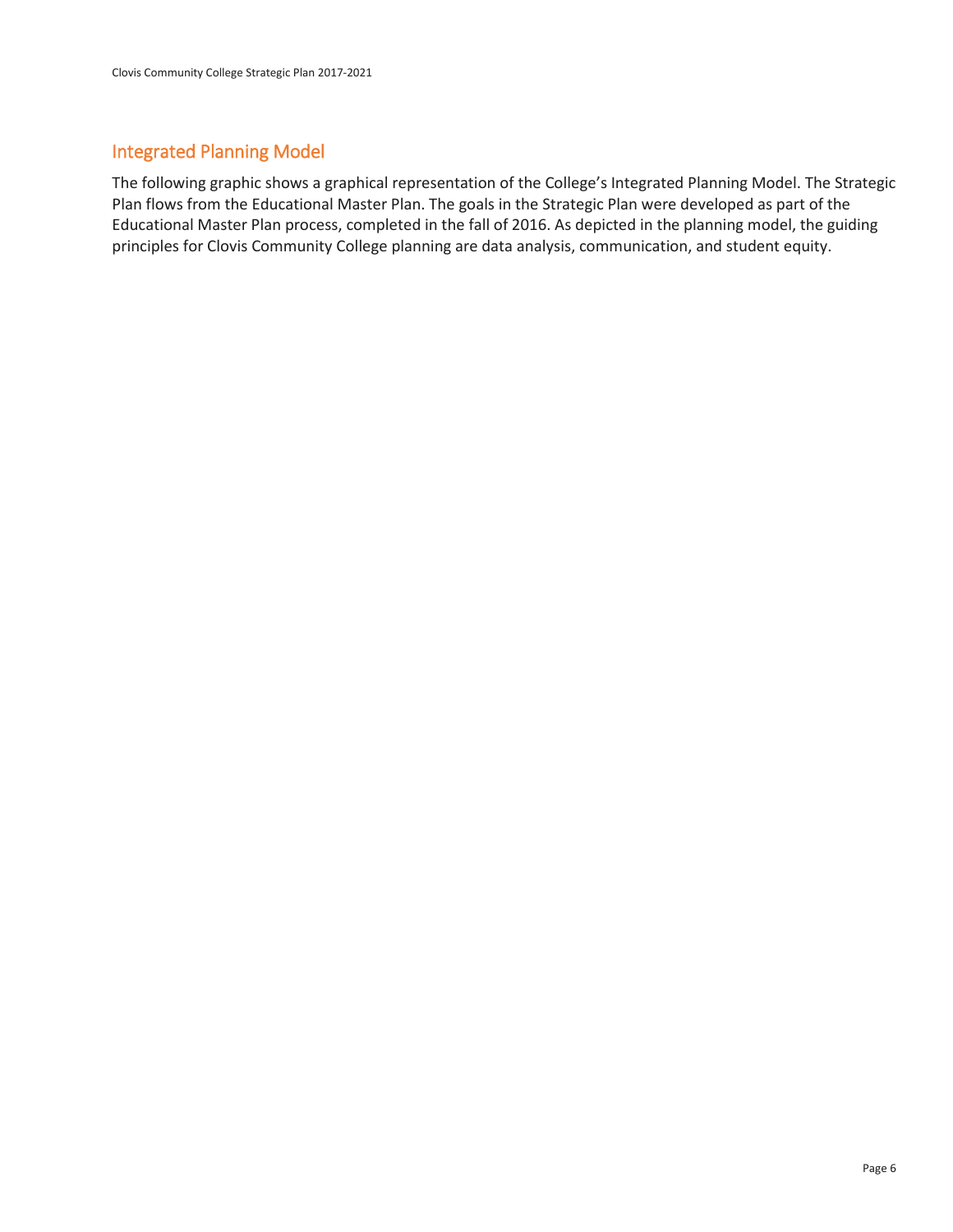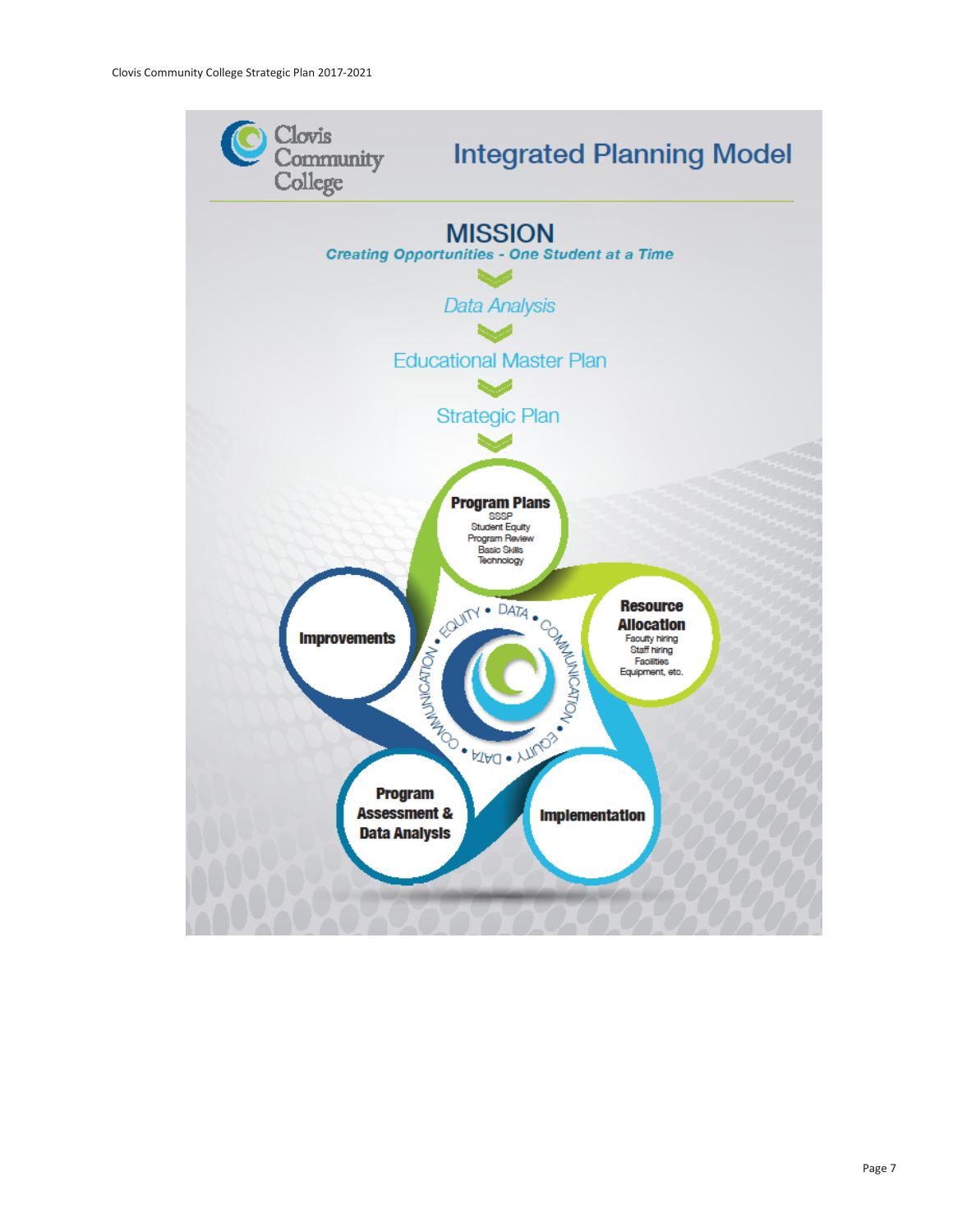# Introduction to the Clovis Community College Strategic Plan 2017-2021

#### **Overview**

The Strategic Plan 2017-2021 is an essential component of the College's integrated planning process and operates within the framework defined by the Clovis Community College Educational Master Plan. The Educational Master Plan 2017-2027 is based on the college's mission, vision, and values, and was developed in a collaborative process involving the faculty, students, and staff of the college as well as members of the local community. The Educational Master Plan is an overarching plan which includes internal and external scans, growth forecasts, and six broad goals for the college during the next ten years.

These six goals are:

- 1. ACCESS: Expand opportunities and remove access barriers
- 2. TEACHING & LEARNING: Promote excellence and opportunities
- 3. SUPPORTING STUDENT SUCCESS: Provide comprehensive services while promoting equity
- 4. COMMUNITY & PARTNERSHIPS: Strengthen and develop external relationships
- 5. RESOURCES AND FACILITIES: Expand and enhance the capacity of the college
- 6. INSTITUTIONAL EFFECTIVENESS: Strive for excellence in planning, governance, and communication

These ten-year goals of the Educational Master Plan provide the basis for the Strategic Plan's overall structure. The Strategic Plan 2017-21 is the first of three four-year strategic plans that will cover the Educational Master Plan's 10-year planning cycle. These Strategic Plans will guide the college in meeting these goals and include objectives, action steps, timelines, measurable outcomes, and champions responsible for ensuring actions are taken and outcomes are monitored.

#### Development of the Strategic Plan 2017-2021

In the spring of 2017, President Dr. Lori Bennett charged members of the College Council with leading the Strategic Planning process. College Council is the highest college governing body, and includes a representative group of students, faculty, classified professionals, and administrators.

The strategic planning process was initiated during the college strategic planning retreat, held on February 24, during which the concept of a strategic plan was discussed and participants engaged in initial brainstorming regarding the kinds of actions which could be included in a strategic plan. The project timeline was then developed.

On March 14, a College Council workgroup met and developed an initial draft of objectives to be achieved and action steps to be taken.

On March 21, the workgroup met again to review and refine the objectives and action steps.

Following that meeting, the committee employed three methods to solicit feedback and comment.

- A survey was sent to the entire college community
- A campus town hall meeting was held on March 24, during which members of the college community presented their feedback and ideas
- A community town hall meeting was held on March 30, during which community members provided feedback on the draft strategic plan action steps.

Throughout the process, College Council workgroup members also drafted measurable outcomes, and identified champions, timelines, and integrated planning activities.

On April 18, the College Council workgroup met again to review the most current detailed draft of the Strategic Plan and to review feedback from the survey, town hall, and community forum. By the end of that meeting, the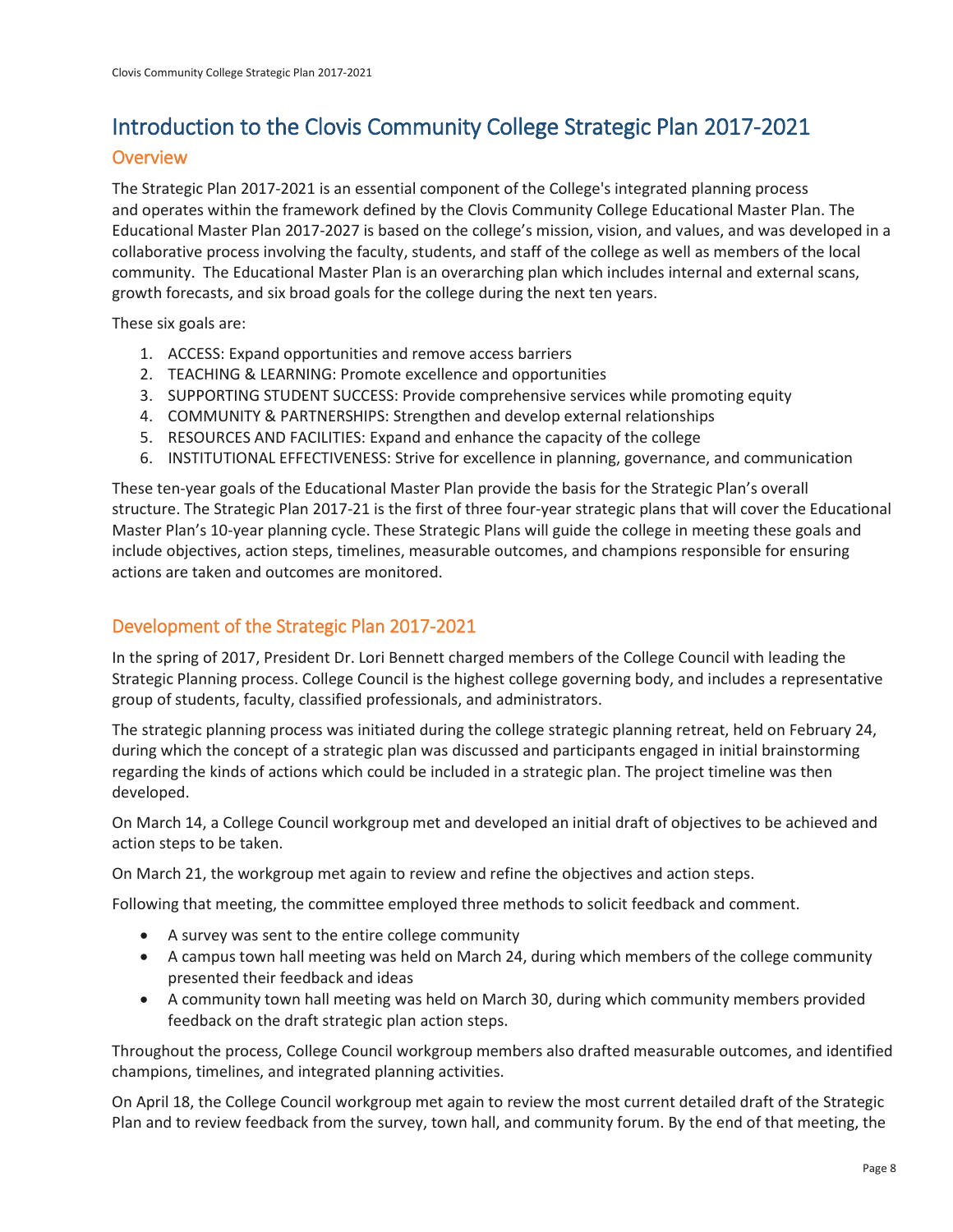College Council workgroup completed a revised draft of the Strategic Plan to be presented to the full College Council on April 21.

The process continued with a first and second reading by the Academic Senate, Classified Senate, and Associated Student Government. College Council held a special meeting on May 12, 2017 to conduct its second reading of the Strategic Plan. At that meeting, College Council approved the final draft and forwarded the document to the president, with a recommendation to submit the Strategic Plan to the Board of Trustees at the June, 2017 Board meeting.

Dr. Bennett submitted the Clovis Community College Strategic Plan 2017-2021 to the State Center Community College District's Board of Trustees for approval. The Board of Trustees approved the plan on July 11, 2017.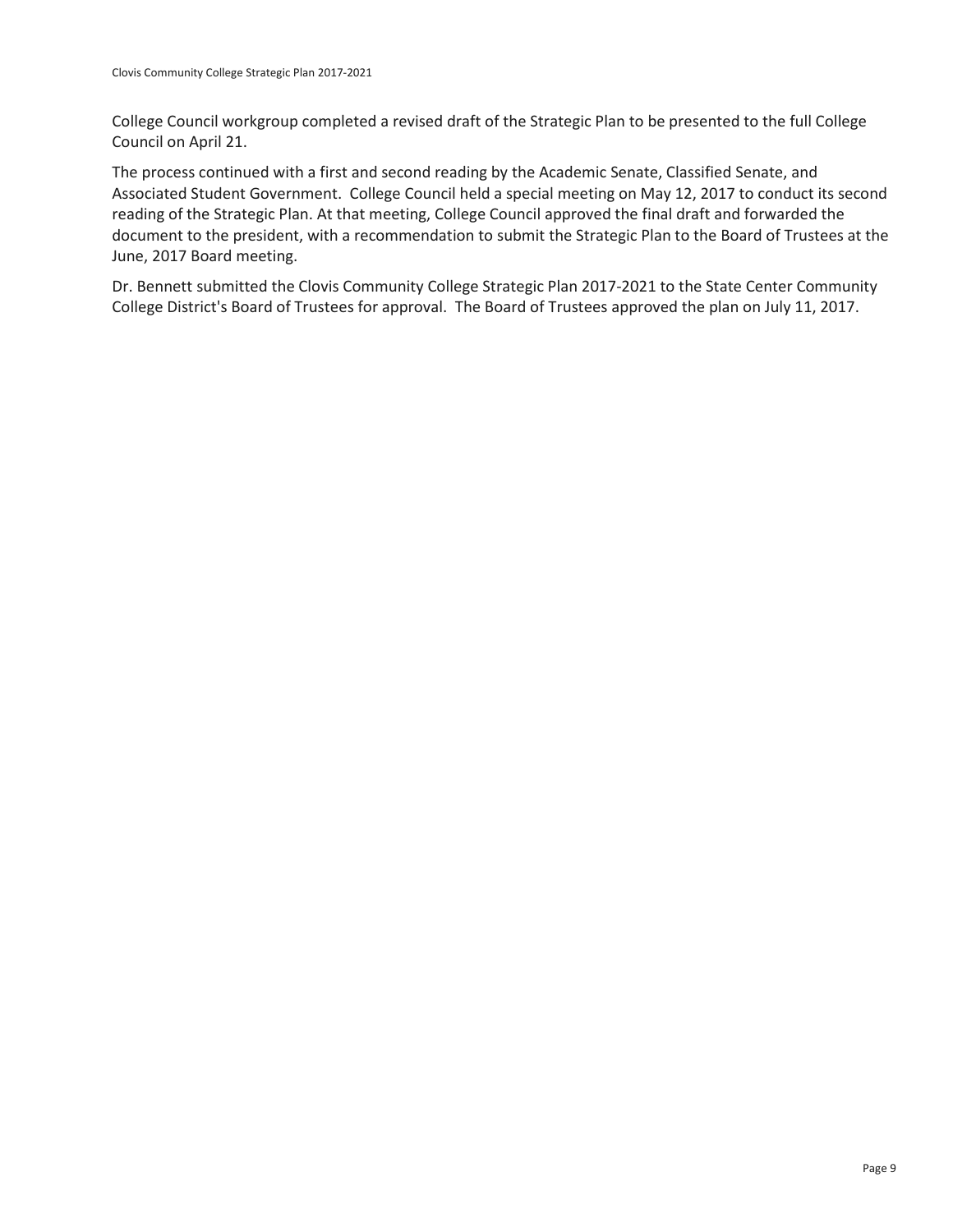#### The Strategic Plan

### **1.0 ACCESS: Expand opportunities and remove access barriers**

#### **1.1 Build and sustain transfer and Career Technical Education (CTE) pathways that support seamless transition <b>1.1 Career 1999 COC from K-12 to Clovis Community College (CCC)**

|       | <b>Action Step</b>                                                                                                                                                                        | <b>Measurable outcome</b>                                                                                                                                  | <b>Champions</b>                                                                                                    | <b>Completion</b><br><b>Date</b> | Integrated<br><b>Plans</b>                                                             |
|-------|-------------------------------------------------------------------------------------------------------------------------------------------------------------------------------------------|------------------------------------------------------------------------------------------------------------------------------------------------------------|---------------------------------------------------------------------------------------------------------------------|----------------------------------|----------------------------------------------------------------------------------------|
| 1.1.1 | Develop and expand<br>CTE program offerings<br>that align with local<br>high schools and adult<br>education CTE<br>curriculum                                                             | 1. Pathways developed with<br>local high schools and adult<br>education centers<br>2. Curriculum<br>completed/courses<br>scheduled<br>3. Students enrolled | VP Instr & SS<br>CTE Dean &<br>faculty                                                                              | Year $1-2$                       | Aligns with BSI<br><b>Grant Goal C</b><br>and supports<br><b>CTE Plan</b>              |
| 1.1.2 | Expand transfer degree<br>offerings and<br>explore/develop Meta<br>Majors to provide more<br>choices for high school<br>students who plan to<br>attend CCC prior to a 4-<br>yr university | 1. Increased number of<br>associate degrees for<br>transfer (ADTs).<br>2. Increased transfer rates.                                                        | Deans of<br>Instruction,<br>Department<br>Chairs<br>Discipline<br>Faculty                                           | Year 1-4                         | Aligns with<br><b>Student Equity</b><br>Plan Goal A<br>and T-V Obj 4                   |
| 1.1.3 | Expand transfer and CTE<br>dual enrollment<br>pathways that align<br>with local high schools                                                                                              | 1. Increased number of Dual<br>Enrollment courses offered.<br>2. Increased percentage of<br>high school students<br>enrolled.                              | VP Instr & SS<br>Deans of<br>Instruction<br>Department<br>Chairs<br>Discipline<br>Faculty<br><b>Counseling Dept</b> | Year $1-2$                       | Aligns with<br><b>Student Equity</b><br>Plan Goal A<br>and supports<br><b>CTE Plan</b> |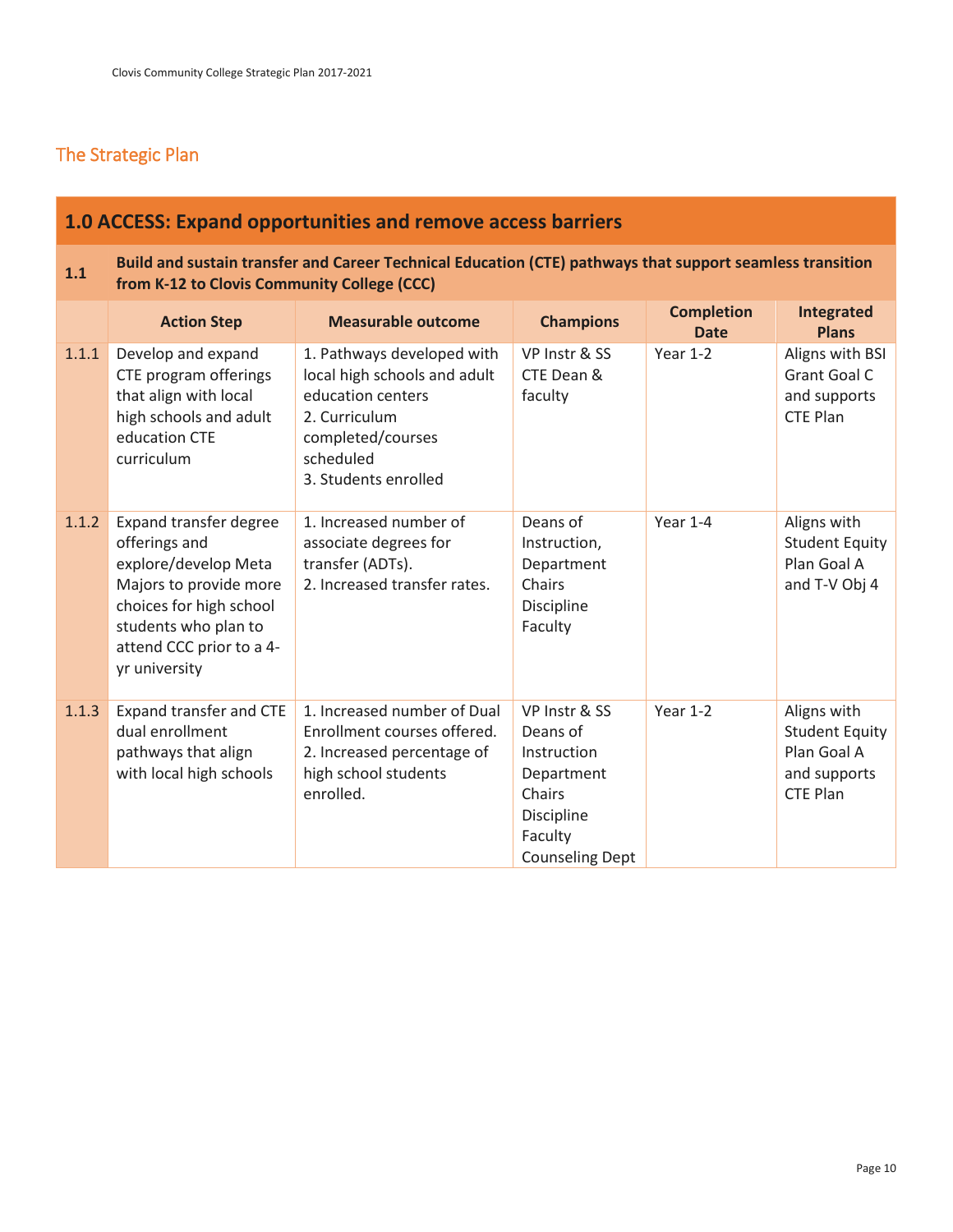#### **1.0 ACCESS: Expand opportunities and remove access barriers**

#### **1.2 Expand flexible learning options to support student equity and adult learners, including Dual Enrollment, Distance Education, and Non-credit opportunities**

|       | <b>Action Step</b>                                                                                                                            | <b>Measurable outcome</b>                                                                                                                 | <b>Champions</b>                                                                                        | <b>Completion</b><br><b>Date</b> | Integrated<br><b>Plans</b>                                                                               |
|-------|-----------------------------------------------------------------------------------------------------------------------------------------------|-------------------------------------------------------------------------------------------------------------------------------------------|---------------------------------------------------------------------------------------------------------|----------------------------------|----------------------------------------------------------------------------------------------------------|
| 1.2.1 | Partner with adult<br>education centers, and<br>alternative high schools<br>to establish new<br>pathways which may<br>include dual enrollment | 1. Pathways developed with<br>local adult education centers<br>and alternative high schools<br>2. Expanded offerings at<br>Herndon campus | VP Instr & SS<br>Deans of<br>Instruction<br>(Hum/Soc Sci<br>Lead)<br>Dir of Herndon<br>Campus           | Year 2-3                         | Aligns with<br><b>Student Equity</b><br>Plan Goal A                                                      |
| 1.2.2 | Increase distance<br>education, evening, and<br>Saturday course and<br>program offerings                                                      | 1. Increased percentage of<br>online course offerings<br>2. Increased enrollment in<br>Saturday and evening<br>courses.                   | VP Instr & SS<br>Deans<br>Dir of SSE&O                                                                  | Year $1-3$                       | Aligns with<br><b>Student Equity</b><br>Plan Goal A<br>and BSI Goal A<br>and supports<br><b>CTE Plan</b> |
| 1.2.3 | Increase noncredit<br>programs/courses                                                                                                        | 1. Noncredit course<br>offerings                                                                                                          | VP Instr & SS<br>Deans of<br>Instruction<br>Dean of<br>Students<br>Dept Chairs<br>Discipline<br>Faculty | Year 1-3                         | Aligns with BSI<br>Obj A                                                                                 |

#### **1.3 Expand class offerings to support continuing student enrollment growth**

|       | <b>Action Step</b>                                                                                                                                                | <b>Measurable outcome</b>                                                                                       | <b>Champions</b>                                         | <b>Completion</b><br><b>Date</b> | <b>Integrated</b><br><b>Plans</b>                               |
|-------|-------------------------------------------------------------------------------------------------------------------------------------------------------------------|-----------------------------------------------------------------------------------------------------------------|----------------------------------------------------------|----------------------------------|-----------------------------------------------------------------|
| 1.3.1 | Through deliberate<br>discussion and<br>evaluation, increase<br><b>General Education (GE)</b><br>offerings to support<br>increasing transfer<br>eligible students | 1. Course offerings aligned<br>with student demand (SEPs)                                                       | VP Instr & SS<br>Deans Council<br><b>Counseling Dept</b> | Year 1-4                         | Aligns with<br><b>Student Equity</b><br>Plan D                  |
| 1.3.2 | Explore and<br>implement one-year<br>scheduling based on<br><b>Student Educational</b><br>Plans (SEPs)                                                            | 1. Program and course<br>enrollment data analyzed.<br>2. One-year schedule<br>aligned with SEPs<br>implemented. | VP Instr & SS<br>Deans<br>Dept Chairs<br>Counselors      | Year 1-4                         | Aligns with<br><b>Student Equity</b><br>Plan D and T-V<br>Obj 4 |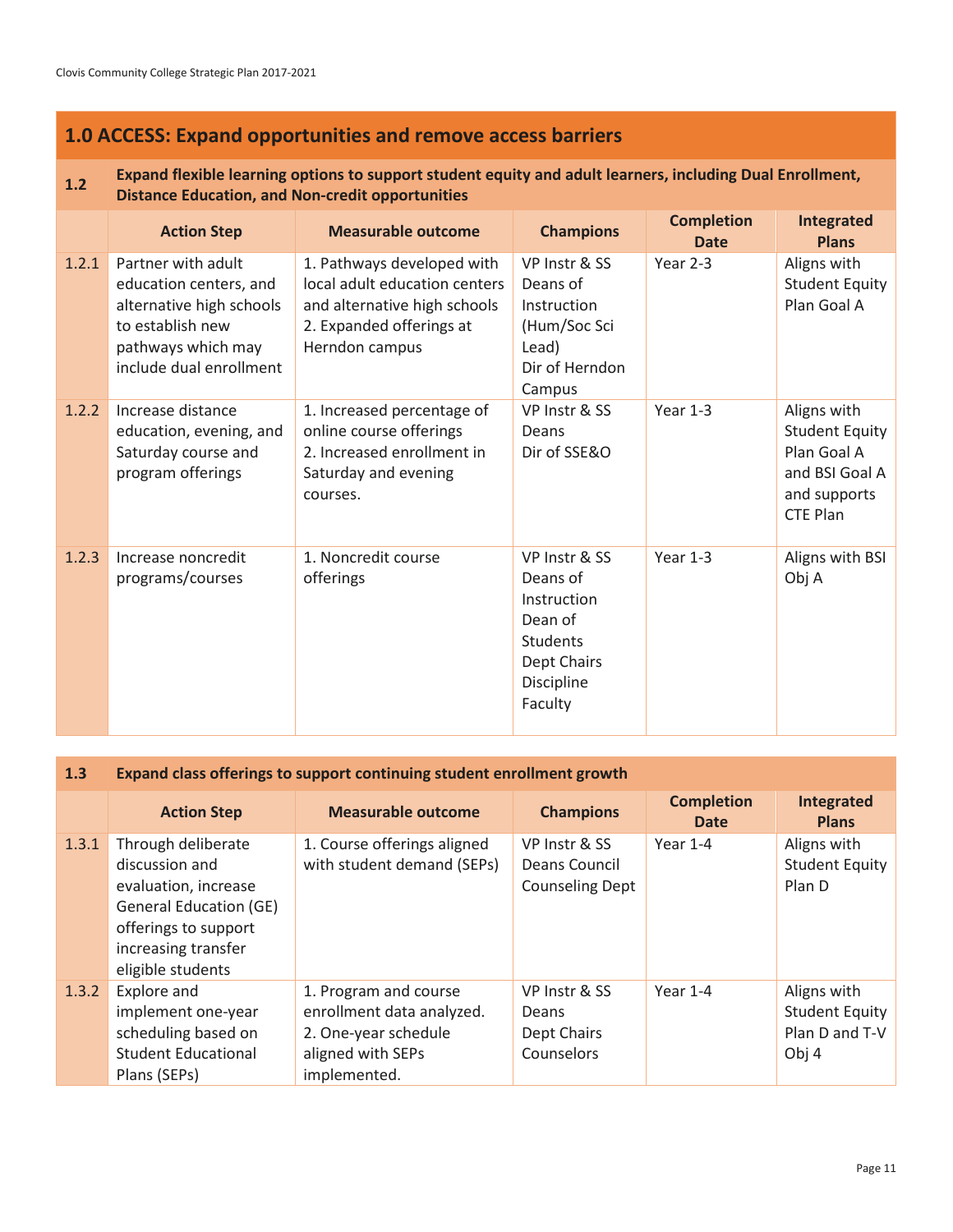#### **1.0 ACCESS: Expand opportunities and remove access barriers**

#### **1.4 Provide targeted, effective outreach activities to historically underserved populations**

|       | <b>Action Step</b>                                                                                                                             | <b>Measurable outcome</b>                                                                                                                     | <b>Champions</b>                     | <b>Completion</b><br><b>Date</b> | Integrated<br><b>Plans</b>                   |
|-------|------------------------------------------------------------------------------------------------------------------------------------------------|-----------------------------------------------------------------------------------------------------------------------------------------------|--------------------------------------|----------------------------------|----------------------------------------------|
| 1.4.1 | Create targeted on-<br>campus events for high<br>school seniors and adult<br>education students for<br>historically underserved<br>populations | 1. Increased participation of<br>high school students.<br>2. Increased enrollment rate<br>from targeted schools.<br>3. Number of events held. | Dir of SSE&O                         | Year $1-3$                       | Aligns with<br>Student Equity<br>Plan Goal A |
| 1.4.2 | Develop outreach<br>events and materials for<br>middle school students                                                                         | 1. Materials developed and<br>distributed.<br>2. Middle school outreach<br>events held.                                                       | Dir of SSE&O<br>Dir of Mktg<br>&Comm | Year 1-3                         | Aligns with<br>Student Equity<br>Plan Goal A |

#### **1.5 Develop targeted marketing and communication to increase community awareness of Clovis Community <b>1.5 College and support specific college goals**

|       | <b>Action Step</b>                                                                            | <b>Measurable outcome</b>                                                                                                                             | <b>Champions</b>                     | <b>Completion</b><br><b>Date</b> | Integrated<br><b>Plans</b>                          |
|-------|-----------------------------------------------------------------------------------------------|-------------------------------------------------------------------------------------------------------------------------------------------------------|--------------------------------------|----------------------------------|-----------------------------------------------------|
| 1.5.1 | Develop<br>Communications plan to<br>maximize marketing<br>effectiveness                      | 1. Communication and<br>Outreach plans developed.<br>2. Outreach and community<br>events documented.<br>3. Targeted marketing<br>materials developed. | Dir of Mktg<br>&Comm<br>Dir of SSE&O | Year 1-4                         | Aligns with<br><b>Student Equity</b><br>Plan Goal A |
| 1.5.2 | Participate in district-<br>wide marketing to<br>promote awareness of<br>CCC and CTE programs | 1. Increased student<br>enrollment in CTE and non-<br>CTE programs.                                                                                   | Dir of Mktg<br>&Comm                 | Year 1-4                         |                                                     |

| 1.6   | Participate in the Central Valley Promise to support access for all students |                                                  |                                     |                                  |                                                     |  |
|-------|------------------------------------------------------------------------------|--------------------------------------------------|-------------------------------------|----------------------------------|-----------------------------------------------------|--|
|       | <b>Action Step</b>                                                           | <b>Measurable outcome</b>                        | <b>Champions</b>                    | <b>Completion</b><br><b>Date</b> | Integrated<br><b>Plans</b>                          |  |
| 1.6.1 | Participate in district-<br>wide Central Valley<br>Promise                   | 1. Number of promise<br>applications documented. | Dean of<br>Students<br>Dir of SSE&O | Year 1-4                         | Aligns with<br><b>Student Equity</b><br>Plan Goal A |  |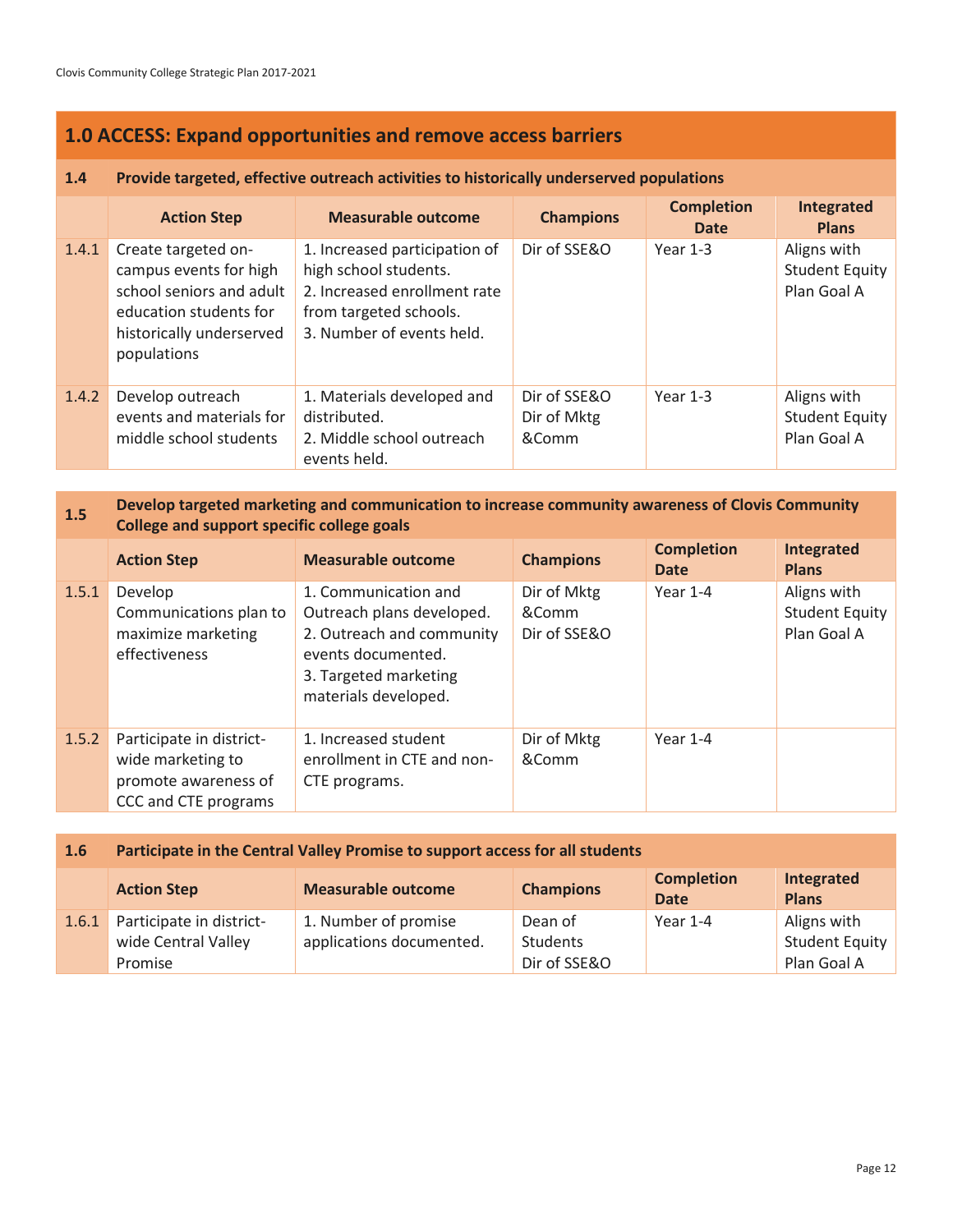### **2.0 TEACHING & LEARNING: Promote excellence and opportunities**

| 2.1   | Maintain focus on providing a quality education                                                                                                                                                       |                                                                                                       |                                                                             |                                  |                                                                    |  |
|-------|-------------------------------------------------------------------------------------------------------------------------------------------------------------------------------------------------------|-------------------------------------------------------------------------------------------------------|-----------------------------------------------------------------------------|----------------------------------|--------------------------------------------------------------------|--|
|       | <b>Action Step</b>                                                                                                                                                                                    | Measurable outcome                                                                                    | <b>Champions</b>                                                            | <b>Completion</b><br><b>Date</b> | <b>Integrated Plans</b>                                            |  |
| 2.1.1 | Create an environment<br>of evidence where<br><b>Student Learning</b><br>Outcome (SLO) data is<br>used to improve<br>teaching and learning                                                            | 1. Results of SLO analysis<br>documented and<br>communicated.<br>2. Increased course<br>success rates | <b>SLO Coordinator</b><br>Department<br>Chairs<br><b>Discipline Faculty</b> | Year $1-4$                       | Aligns with<br><b>Student Equity</b><br>Plan Goal B, BSI<br>Goal D |  |
| 2.1.2 | Provide professional<br>development to support<br>improved teaching<br>pedagogy,<br>advancements in<br>student learning from<br>cognitive science,<br>student equity, and<br>college-wide initiatives | 1. Faculty workshops held.                                                                            | VP Instr & SS<br><b>Flex Coordinator</b>                                    | Year 1-3                         | Aligns with<br><b>Student Equity</b><br>Plan Goal B and<br>SSSP#7  |  |

| 2.2   | Promote an inclusive teaching and learning environment                                                                        |                                                                                                 |                                                             |                           |                           |  |
|-------|-------------------------------------------------------------------------------------------------------------------------------|-------------------------------------------------------------------------------------------------|-------------------------------------------------------------|---------------------------|---------------------------|--|
|       | <b>Action Step</b>                                                                                                            | Measurable outcome                                                                              | <b>Champions</b>                                            | <b>Completion</b><br>Date | <b>Integrated Plans</b>   |  |
| 2.2.1 | Increase faculty<br>understanding of<br>teaching methodologies<br>which create an<br>environment that<br>engages all students | 1. Professional<br>development training<br>offered.<br>2. Department discussions<br>documented. | <b>Flex Coordinator</b><br>Department<br>Chairs             | Year $1-2$                | Aligns with BSI<br>Goal B |  |
| 2.2.2 | Increase faculty<br>application of pedagogy<br>and instructional<br>strategies to engage all<br>students                      | 1. Increased course<br>success rates.                                                           | <b>Student Success</b><br>Committee<br>Department<br>Chairs | Year 2-4                  | Aligns with BSI<br>Goal B |  |
| 2.2.3 | Provide adequate access<br>to student support<br>programs                                                                     | 1. Increased course<br>success rates.                                                           | Dean of Students<br>Program<br>Coordinators                 | Year 1-4                  | Aligns with BSI<br>Goal B |  |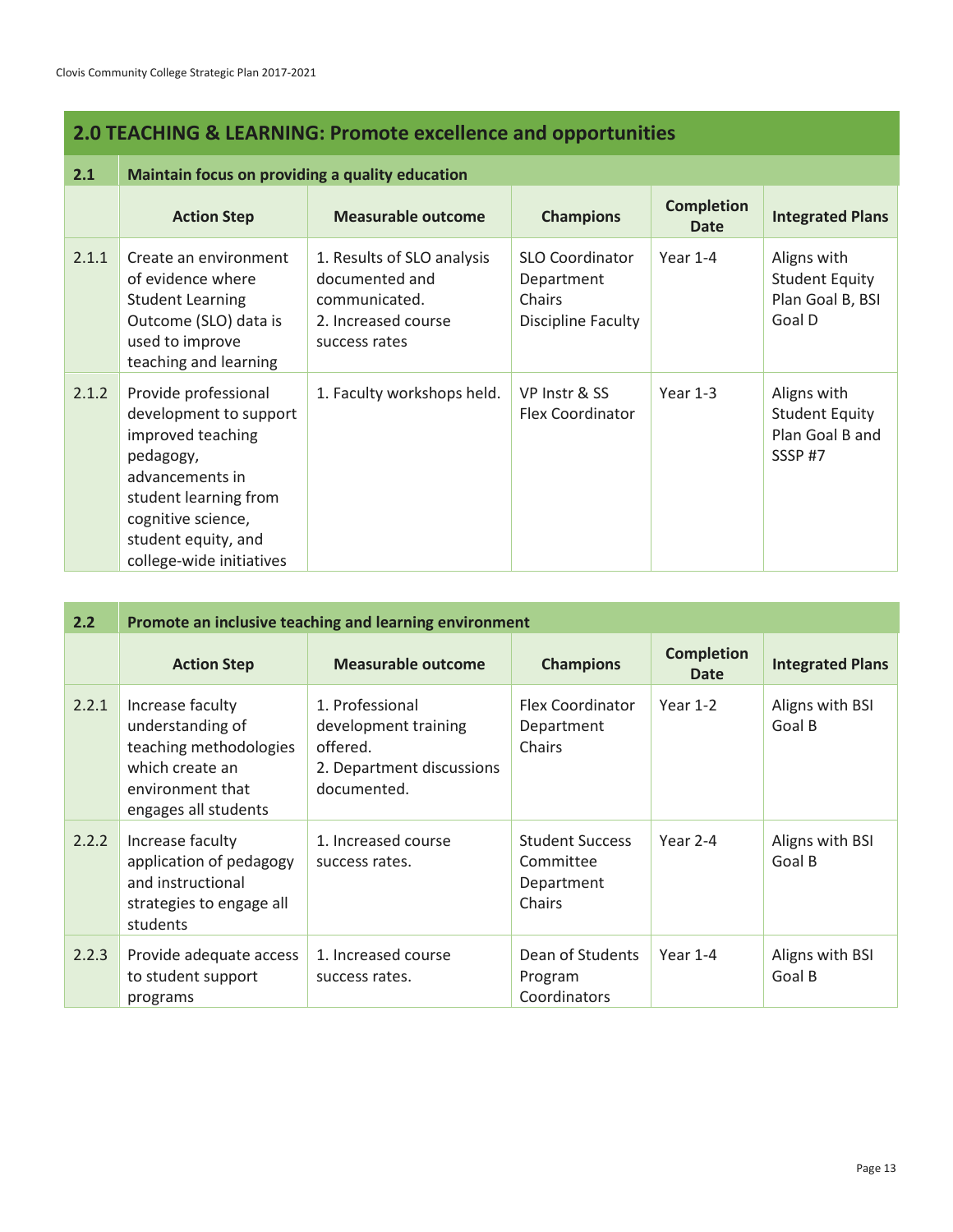### **2.0 TEACHING & LEARNING: Promote excellence and opportunities**

| 2.3   | Increase student completion rates for degrees and certificates                                                                                                              |                                                                                                                                                              |                                                                                                                                                       |                                  |                                                                           |  |  |
|-------|-----------------------------------------------------------------------------------------------------------------------------------------------------------------------------|--------------------------------------------------------------------------------------------------------------------------------------------------------------|-------------------------------------------------------------------------------------------------------------------------------------------------------|----------------------------------|---------------------------------------------------------------------------|--|--|
|       | <b>Action Step</b>                                                                                                                                                          | <b>Measurable outcome</b>                                                                                                                                    | <b>Champions</b>                                                                                                                                      | <b>Completion</b><br><b>Date</b> | <b>Integrated Plans</b>                                                   |  |  |
| 2.3.1 | Implement the Student<br><b>Equity Plan</b>                                                                                                                                 | 1. Increased degree and<br>certificates awarded to<br>student groups targeted in<br>the student equity plan.                                                 | VP Instr & SS<br>Director of<br>SSE&O<br><b>Student Success</b><br>Committee<br>Deans of<br>Instruction                                               | Year 1-4                         | Aligns with BSI<br>Goal A and<br><b>Student Equity</b><br>Plan Goal D     |  |  |
| 2.3.2 | Analyze course<br>completion rates,<br>identify barriers to<br>success that students<br>experience, and<br>implement changes to<br>promote student equity<br>and completion | 1. Barriers identified for<br>student course and<br>program completion.<br>2. Course completion<br>rates increased as defined<br>in the Student Equity Plan. | VP Instr & SS<br>Office of<br>Institutional<br>Research<br><b>Student Success</b><br>Committee<br>Deans<br>Department<br>Chairs<br>Discipline Faculty | Year $1-4$                       | Aligns with BSI<br>Goals A, D and<br><b>Student Equity</b><br>Plan Goal D |  |  |
| 2.3.3 | Improve effectiveness of<br>the Early Alert program                                                                                                                         | 1. Increased number of<br>early alert notices sent per<br>semester.                                                                                          | Dean of Students<br>Deans of<br>Instruction<br>Counseling<br>Department                                                                               | Year $1-2$                       | Aligns with T-V<br>Obj 1                                                  |  |  |

| 2.4   | Continue to explore and support innovative ideas and projects                               |                                                                         |                        |                                  |                         |  |
|-------|---------------------------------------------------------------------------------------------|-------------------------------------------------------------------------|------------------------|----------------------------------|-------------------------|--|
|       | <b>Action Step</b>                                                                          | Measurable outcome                                                      | <b>Champions</b>       | <b>Completion</b><br><b>Date</b> | <b>Integrated Plans</b> |  |
| 2.4.1 | Continue to seek<br>funding and grants<br>which support<br>innovative and creative<br>ideas | 1. Funding sources<br>identified.<br>2. New grants/funding<br>received. | VP Instr & SS<br>Deans | Year 2-4                         |                         |  |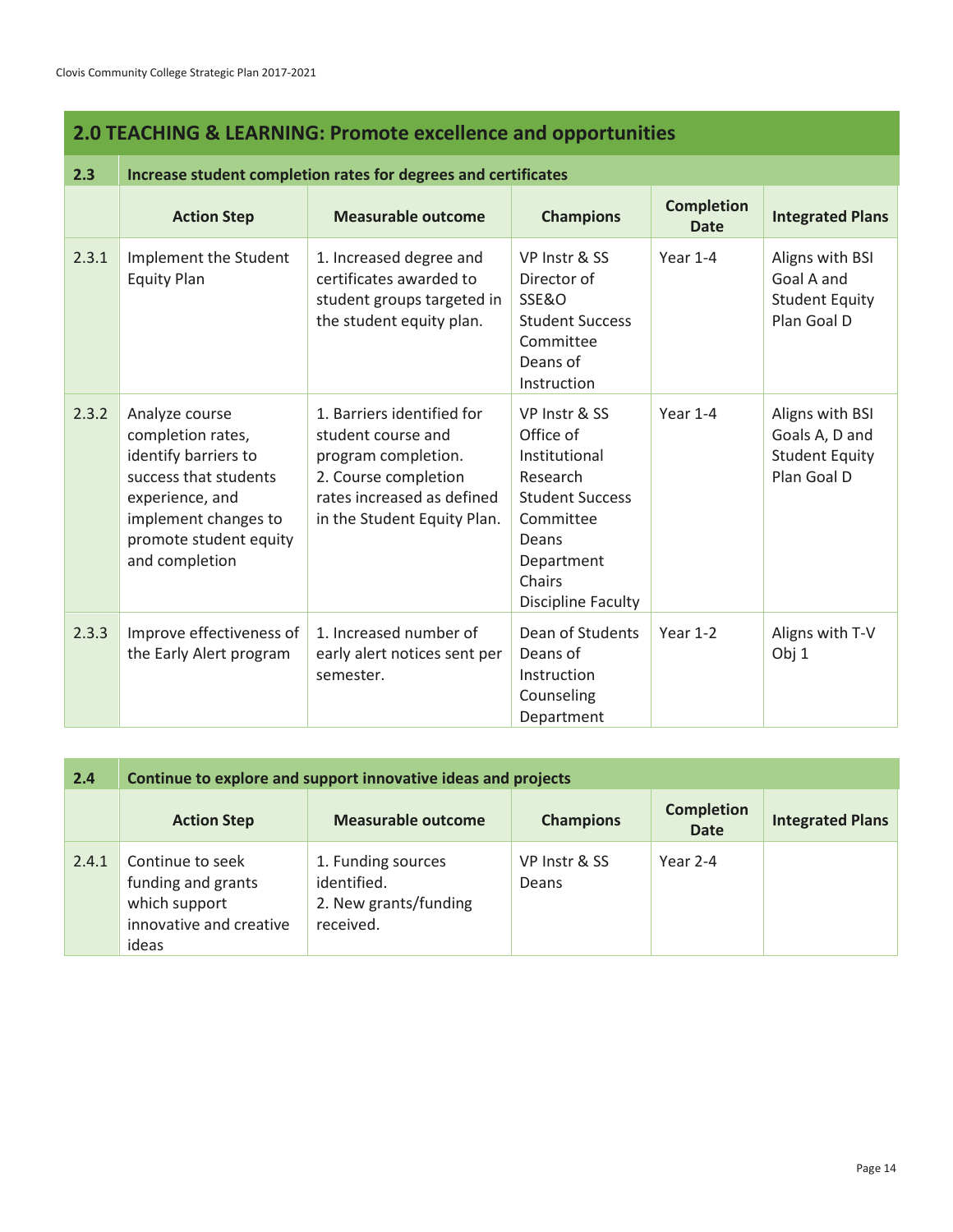#### **2.0 TEACHING & LEARNING: Promote excellence and opportunities**

#### **2.5 Expand and enhance Career Technical Education programs** Action Step **Measurable outcome Champions Completion Completion Integrated Plans** 2.5.1 | Implement CTE plan/Develop new CTE programs 1. Curriculum written and approved 2. New courses/degrees/certificat es offered. 3. Number of CTE degrees/certificates awarded. VP Instr & SS CTE Dean CTE Faculty Year 1-4 Aligns with Student Equity Plan Goal A and D and CTE Plan 2.5.2 Provide CTE support services Targeted counseling and Career Center support provided. Dean of Students **Counseling** Department Year 1-4 Aligns with Student Equity Plan Goal D and SSSP #1-4 and supports CTE Plan 2.5.3 Expand Internship opportunities and apprenticeship programs Increased number of students participating in internships and apprenticeship programs. CTE Dean and CTE Faculty Year 2-4 Aligns with CTE Plan

| 2.6   | <b>Expand Options to support college-readiness for all students</b>                                                                 |                                                                                                                               |                                                                                                                               |                           |                                                                                                                    |  |  |
|-------|-------------------------------------------------------------------------------------------------------------------------------------|-------------------------------------------------------------------------------------------------------------------------------|-------------------------------------------------------------------------------------------------------------------------------|---------------------------|--------------------------------------------------------------------------------------------------------------------|--|--|
|       | <b>Action Step</b>                                                                                                                  | <b>Measurable outcome</b>                                                                                                     | <b>Champions</b>                                                                                                              | <b>Completion</b><br>Date | <b>Integrated Plans</b>                                                                                            |  |  |
| 2.6.1 | Continue to engage<br>incoming students in<br>"college-readiness"<br>activities (i.e. Crush<br>Days, FYE, Bootcamps,<br>Math Blast) | 1. Increased number of<br>students participating.<br>2. Outreach efforts at high<br>schools and middle<br>schools documented. | Director of<br>SSE&O<br>Dean of Students<br>Counseling<br>Department<br><b>Basic Skills</b><br>Coordinator                    | Year $1-4$                | Aligns with<br><b>BSSOT Grant Obj</b><br>7, Student<br><b>Equity Plan</b><br>Goals B,C and D,<br><b>BSI Goal C</b> |  |  |
| 2.6.2 | Develop alternative<br>avenues to college<br>readiness such as non-<br>credit basic skills<br>courses                               | 1. Pathway from adult<br>education to CCC defined.<br>2. New courses<br>developed.                                            | VP Instr & SS<br>Deans of<br>Instruction<br><b>Basic Skills</b><br>Coordinator<br>English<br>Department<br>Math<br>Department | Year 1-3                  | Aligns with<br><b>Student Equity</b><br>Plan Goal C, BSI<br>Goals A-C                                              |  |  |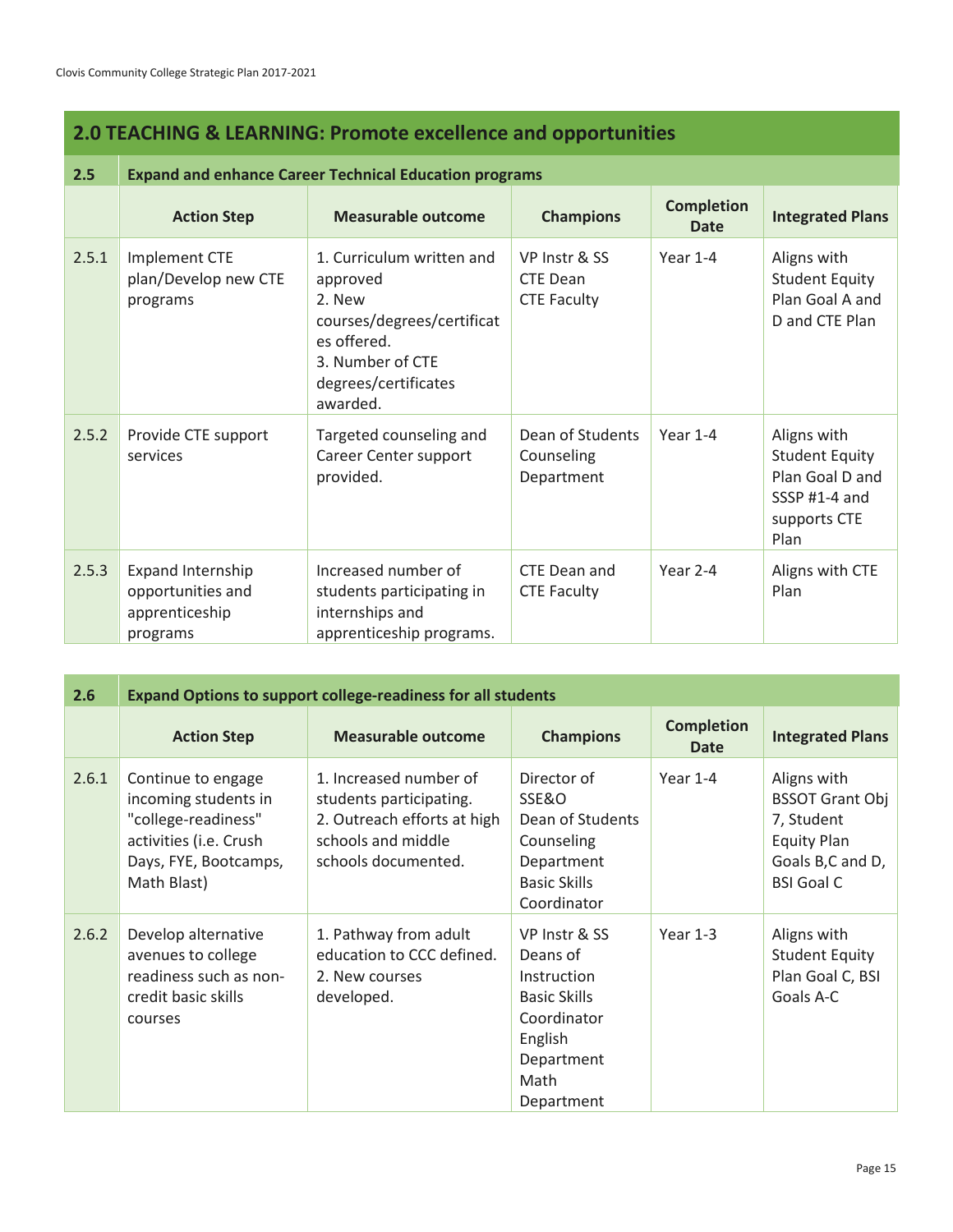### **3.0 SUPPORTING STUDENT SUCCESS: Provide comprehensive services while promoting equity**

| 3.1   | Continue integration of student services and instruction                                                                                                                                                       |                                                                                                                                      |                                               |                                  |                                                                                  |  |  |  |
|-------|----------------------------------------------------------------------------------------------------------------------------------------------------------------------------------------------------------------|--------------------------------------------------------------------------------------------------------------------------------------|-----------------------------------------------|----------------------------------|----------------------------------------------------------------------------------|--|--|--|
|       | <b>Action Step</b>                                                                                                                                                                                             | <b>Measurable outcome</b>                                                                                                            | <b>Champions</b>                              | <b>Completion</b><br><b>Date</b> | <b>Integrated Plans</b>                                                          |  |  |  |
| 3.1.1 | Expand collaboration<br>between Instructional<br>and Student Services<br>faculty for programs<br>such as First Year<br>Experience (FYE), Dual<br>Enrollment,<br>pathway/cohort<br>planning, and Early<br>Alert | 1. Integrated training<br>sessions provided.<br>2. Program planning<br>documents include<br>collaborative goals and<br>action items. | VP Instr & SS<br>Deans/Director<br>Counseling | Year $1-4$                       | Aligns with<br><b>Student Equity</b><br>Plan Goals B, C, D,<br>E and BSSOT #5, 7 |  |  |  |

| 3.2   | Develop support programs to promote student retention                                          |                                                                                                                                                                                             |                                                                                                        |                                  |                                                     |  |  |  |
|-------|------------------------------------------------------------------------------------------------|---------------------------------------------------------------------------------------------------------------------------------------------------------------------------------------------|--------------------------------------------------------------------------------------------------------|----------------------------------|-----------------------------------------------------|--|--|--|
|       | <b>Action Step</b>                                                                             | <b>Measurable outcome</b>                                                                                                                                                                   | <b>Champions</b>                                                                                       | <b>Completion</b><br><b>Date</b> | <b>Integrated Plans</b>                             |  |  |  |
| 3.2.1 | Research and<br>implement best<br>practices and<br>programs in support of<br>student retention | 1. Best practices presented<br>during flex activities and<br>department meetings<br>2. Increased course<br>retention rates.<br>3. Decreased number of<br>students on academic<br>probation. | Dean of Students<br>Dir of SSE&O<br><b>Student Services</b><br>Dept Chairs<br>Program<br>Faculty/Staff | Year $1-3$                       | Aligns with BSSOT<br>#5, 7 and BSI<br>Goals A, B, D |  |  |  |
| 3.2.2 | Determine student<br>needs and challenges<br>related to student<br>retention                   | 1. Student focus groups<br>held.<br>2. Student services<br>reviewed/revised to reflect<br>student input.                                                                                    | Dir of Fin Aid<br>Dean of Students<br>Director SSE&O<br>Office of IR                                   | Year $1-4$                       | Aligns with BSSOT<br>#5, 7 and BSI<br>Goals A, B, D |  |  |  |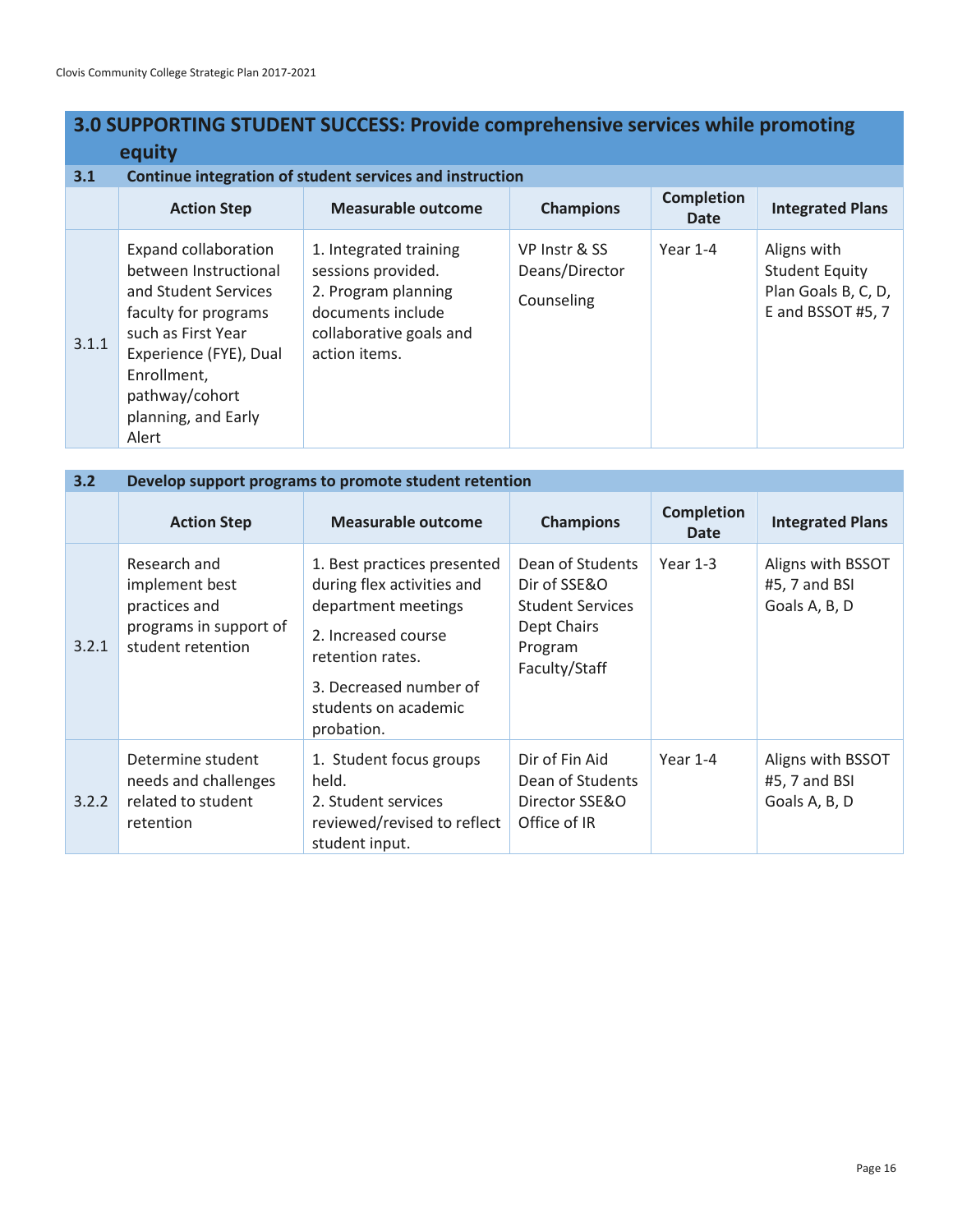|       | equity                                                                                  |                                                                                                                                                             |                                                                                                                                       |                                  |                                                                     |  |  |  |
|-------|-----------------------------------------------------------------------------------------|-------------------------------------------------------------------------------------------------------------------------------------------------------------|---------------------------------------------------------------------------------------------------------------------------------------|----------------------------------|---------------------------------------------------------------------|--|--|--|
| 3.3   | Utilize technology to expand and enhance student services                               |                                                                                                                                                             |                                                                                                                                       |                                  |                                                                     |  |  |  |
|       | <b>Action Step</b>                                                                      | <b>Measurable outcome</b>                                                                                                                                   | <b>Champions</b>                                                                                                                      | <b>Completion</b><br><b>Date</b> | <b>Integrated Plans</b>                                             |  |  |  |
| 3.3.1 | Implement an online<br><b>Student Educational</b><br>Planning (SEP) tool                | Online SEP developed.                                                                                                                                       | Dean of Students<br>Dean of<br>Technology<br>Counseling<br>Department                                                                 | Year 1                           | Aligns with SSSP<br>#1 and Student<br><b>Equity Plan Goal F</b>     |  |  |  |
| 3.3.2 | Improve online student<br>support services.                                             | 1. Current online<br>counseling system<br>improved.<br>2. Increased student<br>satisfaction and usage<br>tracked<br>3. Increase online library<br>resources | Dean of Students<br>Program Dept<br>Chairs/Coord<br>Instructional<br>Designer<br>Office of<br>Institutional<br>Research<br>Counseling | Year $1-3$                       | Aligns with SSSP<br>#2, 4, 6                                        |  |  |  |
| 3.3.3 | Enhance student<br>services and technology<br>support for students<br>with disabilities | 1. Research technology<br>options available to<br>enhance support for DSPS<br>students<br>2. Use of DSPS services<br>monitored.                             | <b>DSPS Coordinator</b>                                                                                                               | Year $1-4$                       | Aligns with SSSP<br>#6 and Student<br><b>Equity Plan Goal</b><br>#2 |  |  |  |

# **3.0 SUPPORTING STUDENT SUCCESS: Provide comprehensive services while promoting**

#### **3.4 Expand student services, such as tutoring, library, honors program, and athletics**

|       | <b>Action Step</b>                                                                                                                                                                       | <b>Measurable outcome</b>                                                                                                                                                                                                                                                           | <b>Champions</b>                                                                   | <b>Completion</b><br><b>Date</b> | <b>Integrated Plans</b>                                                                         |
|-------|------------------------------------------------------------------------------------------------------------------------------------------------------------------------------------------|-------------------------------------------------------------------------------------------------------------------------------------------------------------------------------------------------------------------------------------------------------------------------------------|------------------------------------------------------------------------------------|----------------------------------|-------------------------------------------------------------------------------------------------|
| 3.4.1 | Expand student<br>services such as<br>tutoring, library,<br>career, veterans,<br>honors, counseling<br>and transfer services<br>to meet student<br>needs based on<br>available resources | 1. Student need data analyzed<br>and documented in program<br>plans<br>2. Student success rates in<br>courses with embedded tutors<br>analyzed.<br>3. Professional development<br>training provided to support<br>growing DSPS program<br>4. Explore expansion of<br>honors program | VP Instr & SS<br>Deans/Director<br>Dept Chairs<br>Program<br>Leaders<br>Counseling | Year 2-4                         | Aligns with SSSP<br>#2, 3, 4 and<br><b>Student Equity</b><br>Plan Goal #2 and<br>T-V Obj $1, 6$ |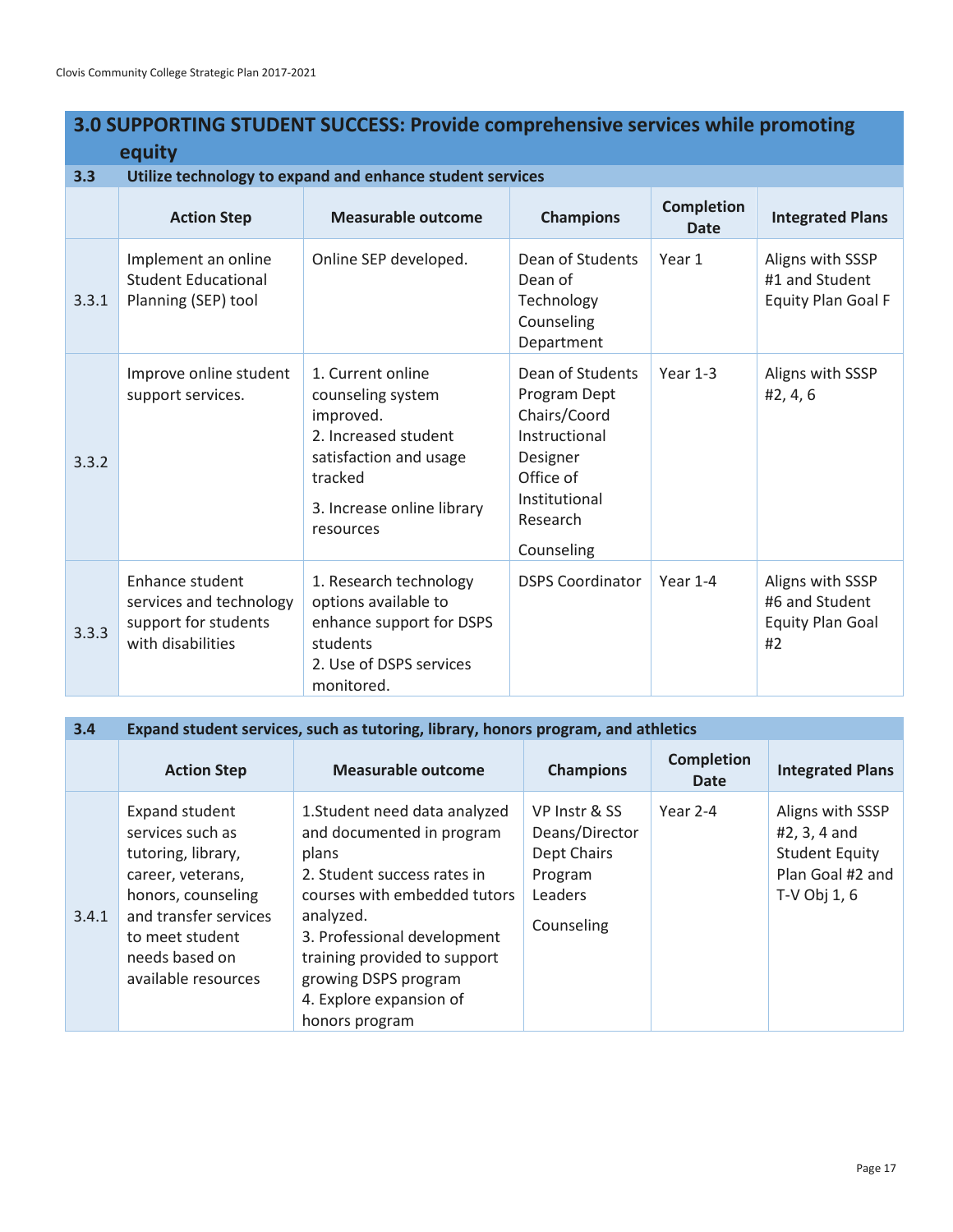### **3.0 SUPPORTING STUDENT SUCCESS: Provide comprehensive services while promoting equity**

|       | Provide counseling    | 1. Student need data analyzed | Dean of           | Year 2-4 | Aligns with SSSP      |
|-------|-----------------------|-------------------------------|-------------------|----------|-----------------------|
|       | support for new       | 2. Counseling organizational  | Students          |          | #2, 3, 4 and          |
|       | programs (examples:   | structure assessed            | Counseling        |          | <b>Student Equity</b> |
| 3.4.2 | CTE, Dual Enrollment, | 3. Counseling support         | Department        |          | Plan Goal #2 and      |
|       | Pathways, Athletics)  | included in new program       | Dept Chairs       |          | T-V Obj 1, 6 and      |
|       |                       | planning                      | <b>Discipline</b> |          | supports CTE          |
|       |                       |                               | Faculty           |          | Plan                  |

| 3.5   | Expand college activities to support student engagement and inclusion                                                  |                                                                                                                |                                                                                           |                                  |                                                               |  |  |  |
|-------|------------------------------------------------------------------------------------------------------------------------|----------------------------------------------------------------------------------------------------------------|-------------------------------------------------------------------------------------------|----------------------------------|---------------------------------------------------------------|--|--|--|
|       | <b>Action Step</b>                                                                                                     | <b>Measurable outcome</b>                                                                                      | <b>Champions</b>                                                                          | <b>Completion</b><br><b>Date</b> | <b>Integrated Plans</b>                                       |  |  |  |
| 3.5.1 | Expand multi-cultural<br>programming, including<br>annual speaker series<br>and other student<br>engagement activities | 1. Multi-cultural<br>programming included<br>in college planning<br>documents<br>2. Number of events held.     | Dir of SSE&O<br><b>College Center</b><br>Assistant<br>Associated<br>Student<br>Government | Year 1-4                         | Aligns with<br><b>Student Equity</b><br>Plan Goals B, C,<br>D |  |  |  |
| 3.5.2 | <b>Expand student clubs</b><br>and activities                                                                          | 1. Number of clubs and<br>student events documented.<br>2. Increased number of<br>students participating       | <b>College Center</b><br>Assistant<br>Associated<br>Student<br>Government                 | Year 1-3                         | Aligns with<br><b>Student Equity</b><br>Plan Goals B, C,<br>D |  |  |  |
| 3.5.3 | Expand athletic<br>program                                                                                             | 1. Develop plan for program<br>expansion.<br>2. Additional team(s) added                                       | Dean of<br>Instruction<br>Athletic<br>Director                                            | Year $1-3$                       | Aligns with<br><b>Student Equity</b><br>Plan Goals B, C,<br>D |  |  |  |
| 3.5.4 | Expand performing arts<br>activities                                                                                   | 1. Develop plan for program<br>expansion;<br>2. Increased number of<br>students involved in<br>performing arts | Dean of<br>Instruction<br>Dept Chair<br>Discipline<br>Faculty                             | Year 3-4                         | Aligns with<br><b>Student Equity</b><br>Plan Goals B, C,<br>D |  |  |  |

| 3.6   | Develop an International Students program                                    |                                        |                  |                                  |                                                     |  |  |
|-------|------------------------------------------------------------------------------|----------------------------------------|------------------|----------------------------------|-----------------------------------------------------|--|--|
|       | <b>Action Step</b>                                                           | <b>Measurable outcome</b>              | <b>Champions</b> | <b>Completion</b><br><b>Date</b> | <b>Integrated Plans</b>                             |  |  |
| 3.6.1 | Explore best practices<br>for developing<br>international student<br>program | Information collected and<br>presented | VP Instr & SS    | Year 3-4                         | Aligns with<br><b>Student Equity</b><br>Plan Goal 1 |  |  |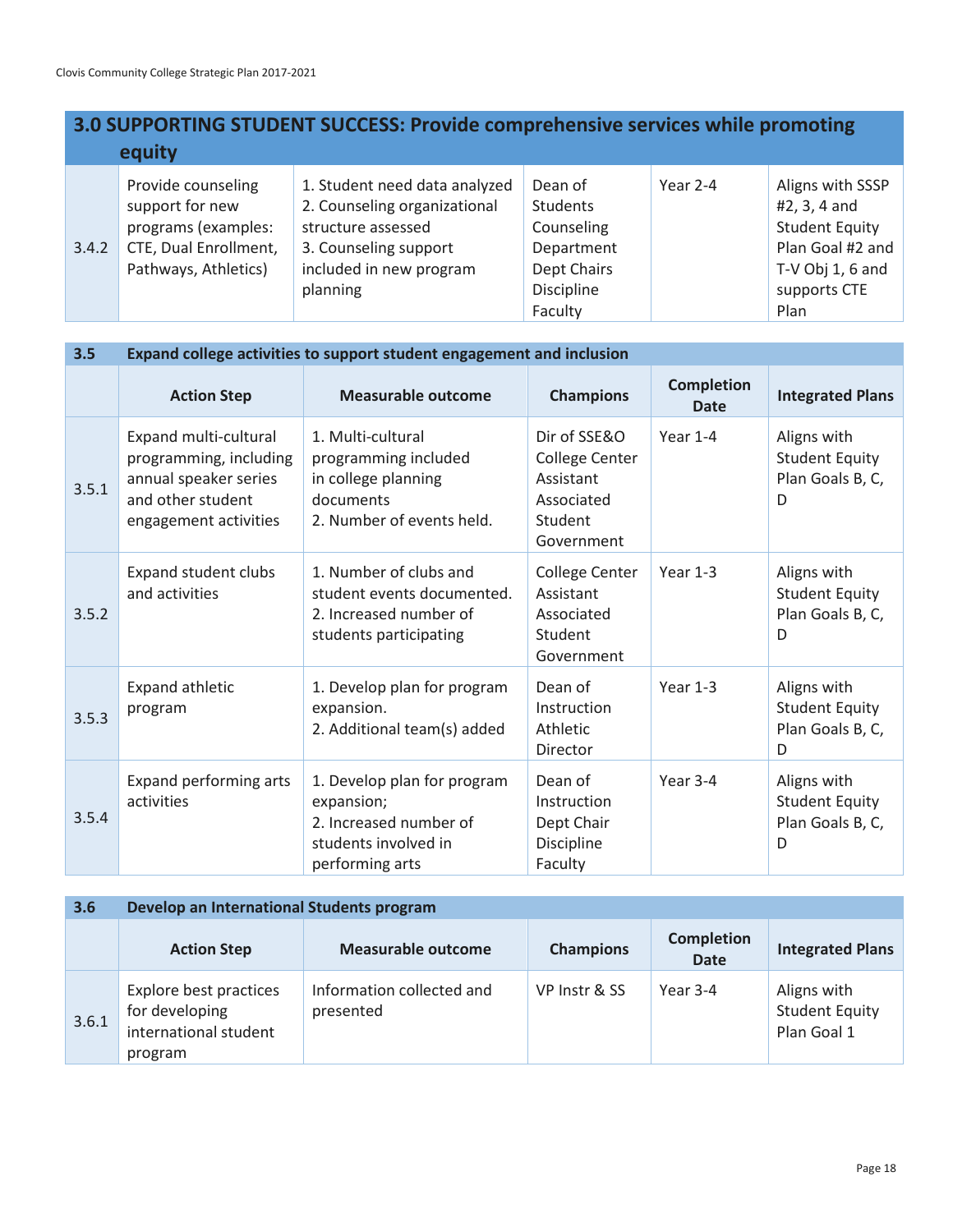| 4.0 COMMUNITY & PARTNERSHIPS: Strengthen and develop external relationships |                                                                                                                      |                                                                                                                                                                                                                                                                                                                                                                                                                                       |                                                                                                               |                                  |                                                                                                     |  |  |
|-----------------------------------------------------------------------------|----------------------------------------------------------------------------------------------------------------------|---------------------------------------------------------------------------------------------------------------------------------------------------------------------------------------------------------------------------------------------------------------------------------------------------------------------------------------------------------------------------------------------------------------------------------------|---------------------------------------------------------------------------------------------------------------|----------------------------------|-----------------------------------------------------------------------------------------------------|--|--|
| 4.1                                                                         |                                                                                                                      | <b>Enhance Community Relations to Support the Central Valley</b>                                                                                                                                                                                                                                                                                                                                                                      |                                                                                                               |                                  |                                                                                                     |  |  |
|                                                                             | <b>Action Step</b>                                                                                                   | <b>Measurable outcome</b>                                                                                                                                                                                                                                                                                                                                                                                                             | <b>Champions</b>                                                                                              | <b>Completion</b><br><b>Date</b> | Integrated<br><b>Plans</b>                                                                          |  |  |
| 4.1.1                                                                       | Strengthen partnerships<br>with K-12                                                                                 | 1. Host annual counseling<br>meeting<br>2. Expand relationships<br>with middle schools<br>3. Develop pathways<br>from high schools to CCC<br>4. Align curriculum                                                                                                                                                                                                                                                                      | President<br>VP Instr & SS<br>Deans/Director<br>Counselors<br>Outreach Staff<br>Discipline<br>Faculty         | Year 1-2                         | Aligns with BSI<br>Goal C and<br><b>Student Equity</b><br>Plan Goals A, D,<br>E, F                  |  |  |
| 4.1.2                                                                       | Establish Reg-to-Go with<br>local employers                                                                          | Reg-to-Go stats from<br>events (registrations,<br>enrollments)                                                                                                                                                                                                                                                                                                                                                                        | Director of<br><b>SSEO</b>                                                                                    | Year 2-3                         | Aligns with<br><b>Student Equity</b><br>Plan Goal F                                                 |  |  |
| 4.1.3                                                                       | Develop and strengthen<br>partnerships with local<br>business, educational,<br>civic, and community<br>organizations | 1. Expand relationships<br>with 4-year universities,<br>such as Fresno State, UC<br>Merced, and San Joaquin<br>Law School, CHSU<br>2. Participation in local<br>organizations/events,<br>such as Clovis Chamber<br>of Commerce<br>3. Partner with Clovis<br><b>Veterans Memorial</b><br>District to develop<br>pathway for veterans<br>4. Partner with City of<br>Clovis to connect with<br>local business and city<br>opportunities. | President<br>Dir of Mktg &<br>Comm<br>Deans/Director<br>Counselors<br>Outreach Staff<br>Discipline<br>Faculty | Year 1-4                         | Aligns with<br><b>Student Equity</b><br>Plan Goal B, D<br>and BSI Goal A<br>and support CTE<br>Plan |  |  |
|                                                                             |                                                                                                                      |                                                                                                                                                                                                                                                                                                                                                                                                                                       |                                                                                                               |                                  |                                                                                                     |  |  |
| 4.2                                                                         |                                                                                                                      | Align new Career Technical Education programs with local employer needs                                                                                                                                                                                                                                                                                                                                                               |                                                                                                               |                                  |                                                                                                     |  |  |
|                                                                             | <b>Action Step</b>                                                                                                   | <b>Measurable outcome</b>                                                                                                                                                                                                                                                                                                                                                                                                             | <b>Champions</b>                                                                                              | <b>Completion</b><br><b>Date</b> | Integrated<br><b>Plans</b>                                                                          |  |  |
| 4.2.1                                                                       | Expand and improve<br>CTE advisory boards.                                                                           | 1. Increased attendance<br>at advisory meetings<br>2. Increased connection<br>between advisory board<br>input and curriculum<br>development                                                                                                                                                                                                                                                                                           | CTE Dean &<br><b>CTE Faculty</b>                                                                              | Year $1-3$                       | Aligns with<br><b>Student Equity</b><br>Plan Goals A,<br>B, and D; and<br>support CTE<br>Plan       |  |  |
| 4.2.2                                                                       | <b>Expand Contract</b><br>Education programs.                                                                        | Minimum of two contract<br>training courses offered<br>each year.                                                                                                                                                                                                                                                                                                                                                                     | VP Instr & SS<br><b>CTE Dean</b>                                                                              | Year 1-4                         | <b>Supports CTE</b><br>Plan                                                                         |  |  |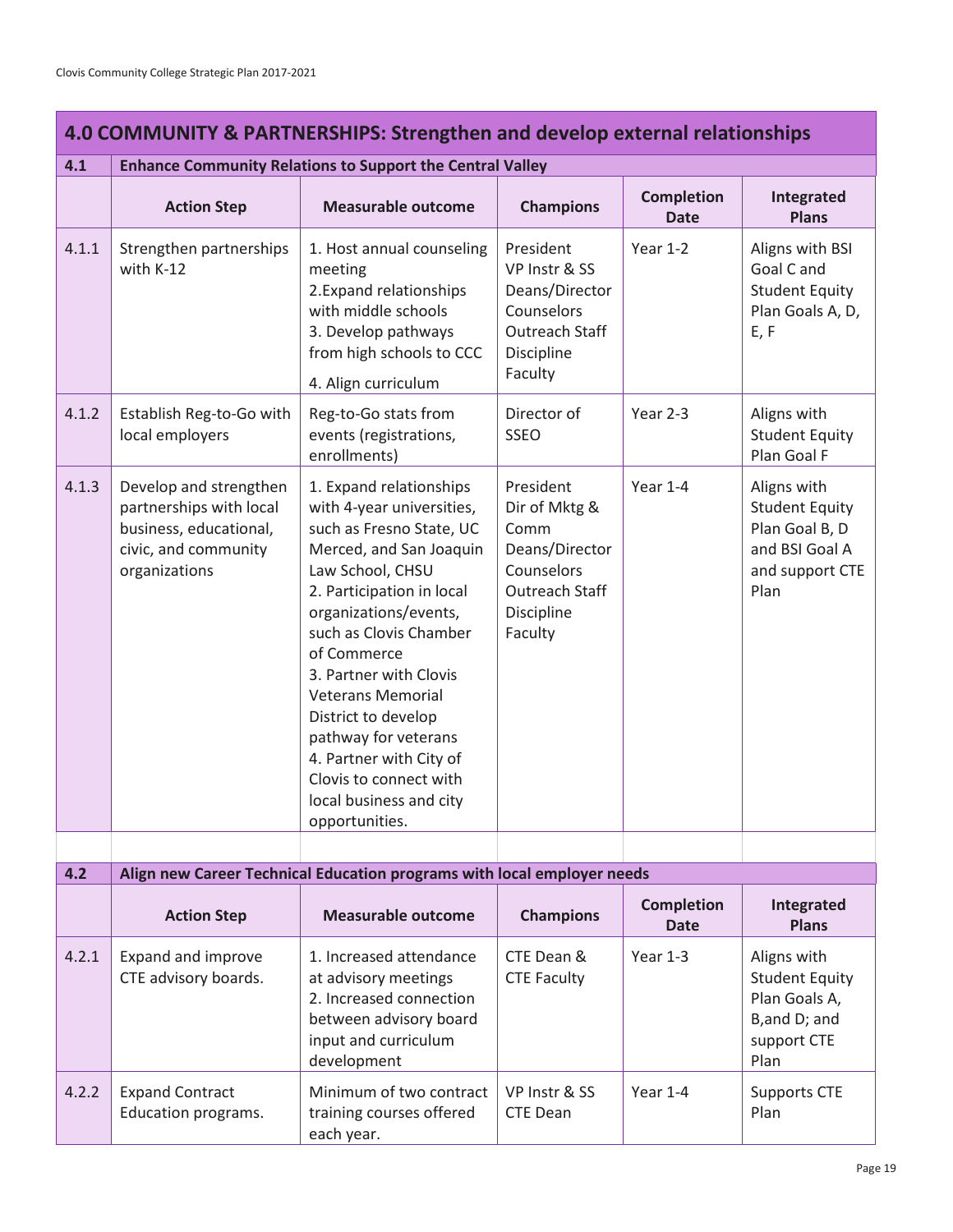| 4.0 COMMUNITY & PARTNERSHIPS: Strengthen and develop external relationships |                                                                                                                          |                                                                                                    |                                                                           |                                  |                                                                                              |  |  |  |
|-----------------------------------------------------------------------------|--------------------------------------------------------------------------------------------------------------------------|----------------------------------------------------------------------------------------------------|---------------------------------------------------------------------------|----------------------------------|----------------------------------------------------------------------------------------------|--|--|--|
| 4.3                                                                         | Increase student internships opportunities with local businesses                                                         |                                                                                                    |                                                                           |                                  |                                                                                              |  |  |  |
|                                                                             | <b>Action Step</b>                                                                                                       | <b>Measurable outcome</b>                                                                          | <b>Champions</b>                                                          | <b>Completion</b><br><b>Date</b> | Integrated<br><b>Plans</b>                                                                   |  |  |  |
| 4.3.1                                                                       | Partner with<br>local business/governm<br>ent to create internships                                                      | 1. Number of internships<br>available;<br>2. Number of students<br>participating in<br>internships | <b>CTE Dean</b><br><b>CTE Faculty</b><br><b>Career Trans</b><br>Ctr Coord | Year 2-4                         | Aligns with<br><b>Student Equity</b><br>Plan Goals A,<br>B,and D; and<br>support CTE<br>Plan |  |  |  |
| 4.3.2                                                                       | Explore options for<br>providing a pre-<br>internship class to assist<br>students in professional<br>success skills      | 1. Employers surveyed.<br>2. Explore credit vs non-<br>credit options                              | VP Instr & SS<br><b>CTE Dean</b><br><b>CTE Faculty</b>                    | Year 2-4                         | Aligns with<br><b>Student Equity</b><br>Plan Goals A,<br>B,and D; and<br>support CTE<br>Plan |  |  |  |
|                                                                             |                                                                                                                          |                                                                                                    |                                                                           |                                  |                                                                                              |  |  |  |
| 4.4                                                                         | Support and participate in community events                                                                              |                                                                                                    |                                                                           |                                  |                                                                                              |  |  |  |
|                                                                             | <b>Action Step</b>                                                                                                       | <b>Measurable outcome</b>                                                                          | <b>Champions</b>                                                          | <b>Completion</b><br><b>Date</b> | Integrated<br><b>Plans</b>                                                                   |  |  |  |
| 4.4.1                                                                       | <b>Strengthen Clovis</b><br><b>Community College</b><br>(CCC) participation at<br>regional and local<br>community events | CCC represented at a<br>variety of local events                                                    | President<br>Dir of Mtg &<br>Comm<br>Dir of SSE&O                         | Year 1-4                         | Aligns with<br><b>Student Equity</b><br>Plan Goal A, BSI<br>Goal C                           |  |  |  |

| 5.0 RESOURCES AND FACILITIES: Expand and enhance the capacity of the college |                                                                     |                                                                                                                                                                                       |                                          |                                  |                                   |  |  |
|------------------------------------------------------------------------------|---------------------------------------------------------------------|---------------------------------------------------------------------------------------------------------------------------------------------------------------------------------------|------------------------------------------|----------------------------------|-----------------------------------|--|--|
| 5.1                                                                          |                                                                     | Plan and build new college facilities supported by the Measure C Bond, including space for new CTE<br>programs, additional classrooms and science labs, and expanded student services |                                          |                                  |                                   |  |  |
|                                                                              | <b>Action Step</b>                                                  | <b>Measurable outcome</b>                                                                                                                                                             | <b>Champions</b>                         | <b>Completion</b><br><b>Date</b> | <b>Integrated</b><br><b>Plans</b> |  |  |
| 5.1.1                                                                        | Hire architects and<br>design buildings                             | Contracts signed with<br>vendors & Board approval of<br>design                                                                                                                        | President<br>VP Admin<br><b>Services</b> | Year 2-3                         |                                   |  |  |
| 5.1.2                                                                        | Determine instructional<br>and student services<br>facilities needs | Space needs analyzed - in<br>AC1, AC2, Herndon, and new<br>building(s)                                                                                                                | <b>Facilities</b><br>Committee           | Year 2                           |                                   |  |  |
| 5.1.3                                                                        | Ground Breaking for new<br>facilities                               | Construction in progress                                                                                                                                                              | <b>Facilities</b><br>Committee           | Year 4                           |                                   |  |  |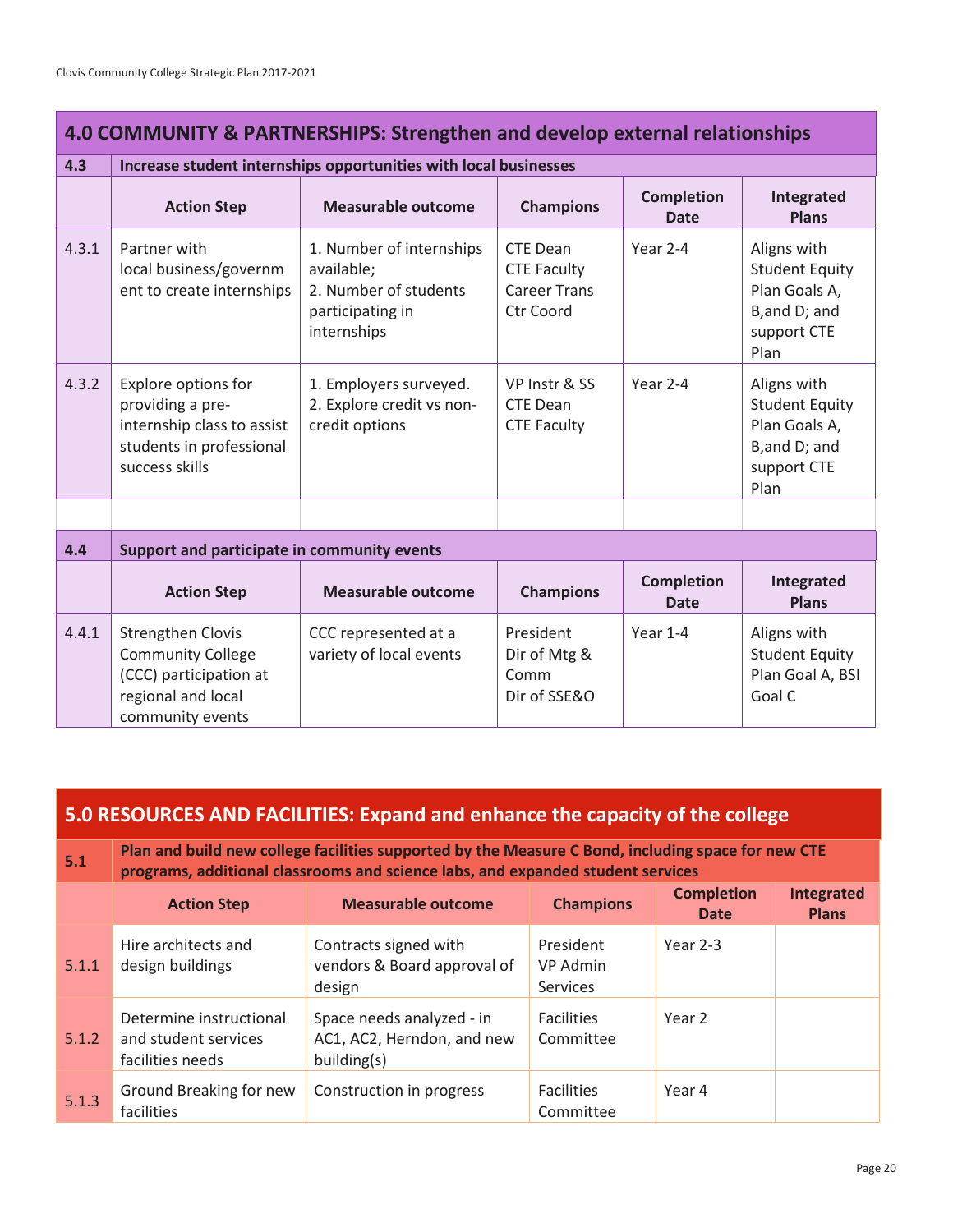approvals

### **5.0 RESOURCES AND FACILITIES: Expand and enhance the capacity of the college**

#### **5.2 Plan and develop soccer fields as outlined in the District Facilities Master Plan**

|       | <b>Action Step</b>                                                                  | <b>Measurable outcome</b>                                | <b>Champions</b>            | <b>Completion</b><br><b>Date</b> | <b>Integrated</b><br><b>Plans</b> |
|-------|-------------------------------------------------------------------------------------|----------------------------------------------------------|-----------------------------|----------------------------------|-----------------------------------|
| 5.2.1 | Build up reserve in<br>Capital Projects to fund<br>construction of soccer<br>fields | Have 40% of total cost saved<br>in Capital Projects fund | VP Admin<br><b>Services</b> | Year 1-4                         |                                   |

## **5.3 Provide adequate staffing to support new facilities and increased student enrollment**

|       | <b>Action Step</b>                                                                         | <b>Measurable outcome</b>                       | <b>Champions</b>            | <b>Completion</b><br><b>Date</b> | <b>Integrated</b><br><b>Plans</b> |
|-------|--------------------------------------------------------------------------------------------|-------------------------------------------------|-----------------------------|----------------------------------|-----------------------------------|
| 5.3.1 | Conduct analysis of<br>staffing required to<br>support expanded<br>programs and facilities | Analysis completed;<br>recommendation presented | VP Admin<br><b>Services</b> | Year 3                           |                                   |

#### **5.4 Utilize technology to improve college processes and support student learning Action Step Measurable outcome Champions Completion Date Integrated Plans** 5.4.1 Deploy an online collaborative space for staff communication and documentation Usage documented Dean of Technology Year 1 5.4.2 Provide training and support to ensure ongoing compliance with accessibility guidelines 1. Trainings held 2. All webpages verified for compliance Dean of **Students** Year 1-4 5.4.3 Implement online workflow system to streamline forms and System implemented Dean of Technology Year 3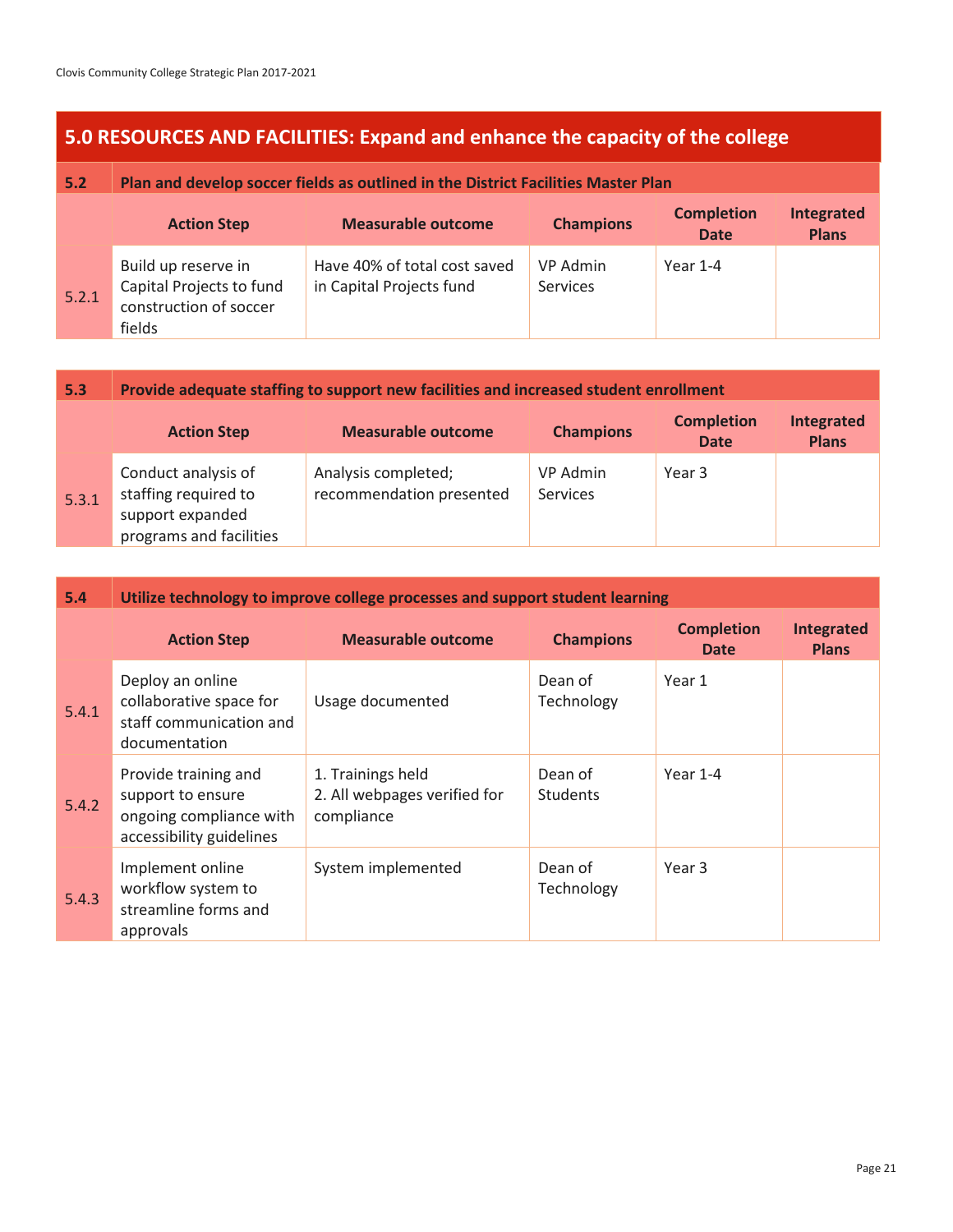### **5.0 RESOURCES AND FACILITIES: Expand and enhance the capacity of the college**

| 5.5   | Maintain the beautiful college grounds as the college expands |                                     |                      |                                  |                            |  |
|-------|---------------------------------------------------------------|-------------------------------------|----------------------|----------------------------------|----------------------------|--|
|       | <b>Action Step</b>                                            | <b>Measurable outcome</b>           | <b>Champions</b>     | <b>Completion</b><br><b>Date</b> | Integrated<br><b>Plans</b> |  |
| 5.5.1 | Include grounds design<br>in planning for new<br>buildings    | Included in architectural<br>design | VP Admin<br>Services | Year 3                           |                            |  |

| 5.6   | <b>Support professional development for all employees</b>                                                                  |                                                                                                                                                                                |                                                 |                                  |                                   |  |
|-------|----------------------------------------------------------------------------------------------------------------------------|--------------------------------------------------------------------------------------------------------------------------------------------------------------------------------|-------------------------------------------------|----------------------------------|-----------------------------------|--|
|       | <b>Action Step</b>                                                                                                         | <b>Measurable outcome</b>                                                                                                                                                      | <b>Champions</b>                                | <b>Completion</b><br><b>Date</b> | <b>Integrated</b><br><b>Plans</b> |  |
| 5.6.1 | Provide professional<br>development<br>opportunities for faculty,<br>staff, and administrators<br>related to college goals | 1. College-level professional<br>development plan<br>developed.<br>2. Participation in district,<br>college, and other<br>opportunities documented<br>for all employee groups. | President<br>All managers<br>and<br>supervisors | Year 1-4                         |                                   |  |

| 5.7   | <b>Maintain stable fiscal base and sound fiscal practices</b>                |                                           |                                    |                                  |                                   |  |
|-------|------------------------------------------------------------------------------|-------------------------------------------|------------------------------------|----------------------------------|-----------------------------------|--|
|       | <b>Action Step</b>                                                           | <b>Measurable outcome</b>                 | <b>Champions</b>                   | <b>Completion</b><br><b>Date</b> | <b>Integrated</b><br><b>Plans</b> |  |
| 5.7.1 | Generate and maintain<br>on-going 3% fund<br>balance                         | 3% fund balance accrued                   | <b>VP Admin</b><br><b>Services</b> | Year <sub>3</sub>                |                                   |  |
| 5.7.2 | Include capital fund<br>projects in annual<br>program and fiscal<br>planning | Funding documented in<br>capital projects | <b>VP Admin</b><br><b>Services</b> | Year 1-4                         |                                   |  |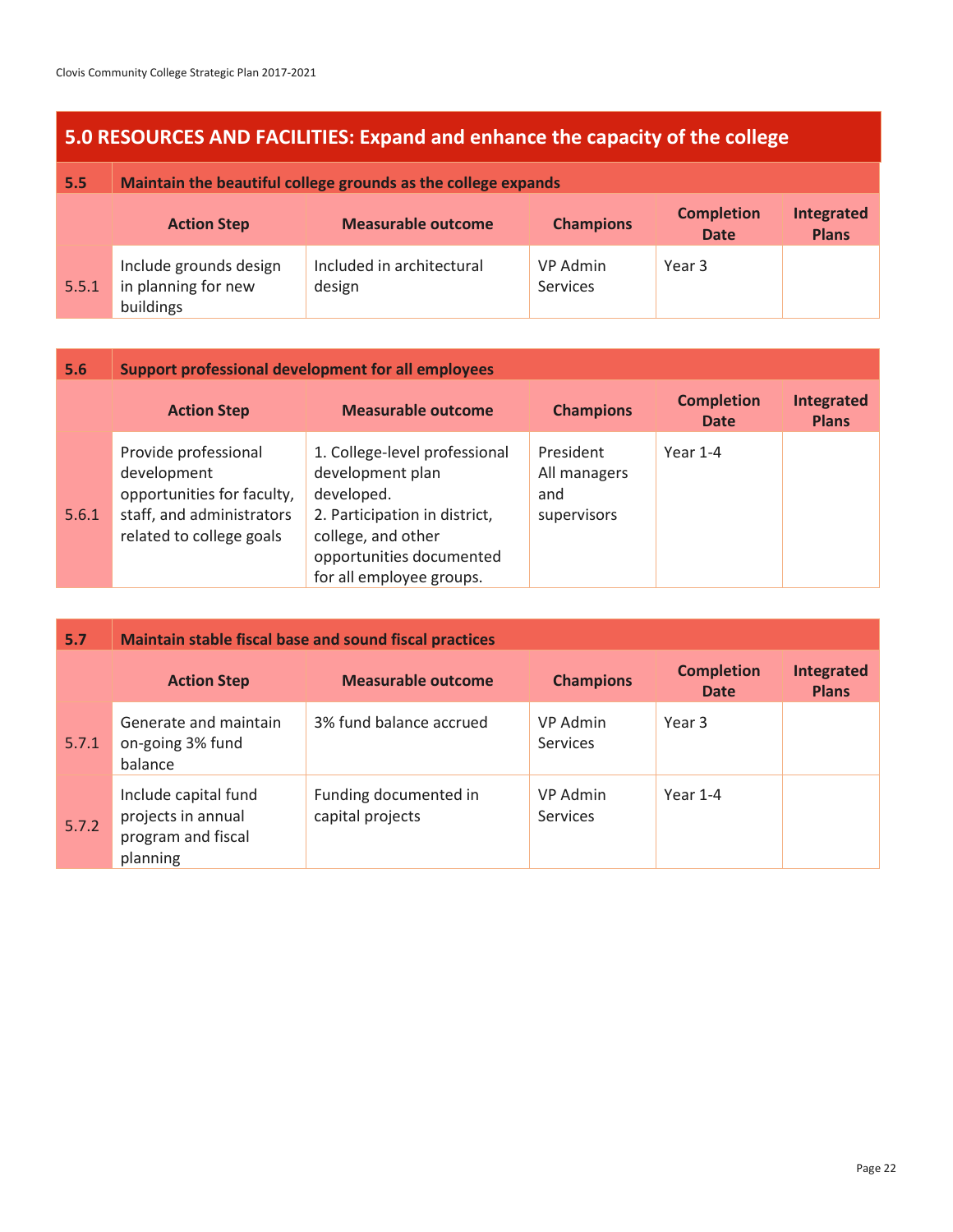### **5.0 RESOURCES AND FACILITIES: Expand and enhance the capacity of the college**

#### **5.8 Generate revenue to support the goals of the college**

|       | <b>Action Step</b>                                                                                                      | <b>Measurable outcome</b>                                   | <b>Champions</b> | <b>Completion</b><br><b>Date</b> | <b>Integrated</b><br><b>Plans</b> |
|-------|-------------------------------------------------------------------------------------------------------------------------|-------------------------------------------------------------|------------------|----------------------------------|-----------------------------------|
| 5.8.1 | Participate in district-<br>wide effort to build<br>community financial<br>support for Central<br><b>Valley Promise</b> | All qualified students<br>registered                        | President        | Year 1-4                         |                                   |
| 5.8.2 | Raise funds for Clovis<br><b>Community College</b><br>Scholarships                                                      | College Scholarship<br>established with qualifying<br>match | President        | Year 1-4                         |                                   |

### **6.0 INSTITUTIONAL EFFECTIVENESS: Strive for excellence in planning, governance, and communication**

| 6.1   | Use data to support dialogue and decision-making                                          |                                                                                                                                                                                   |                  |                                  |                                                 |  |
|-------|-------------------------------------------------------------------------------------------|-----------------------------------------------------------------------------------------------------------------------------------------------------------------------------------|------------------|----------------------------------|-------------------------------------------------|--|
|       | <b>Action Step</b>                                                                        | <b>Measurable outcome</b>                                                                                                                                                         | <b>Champions</b> | <b>Completion</b><br><b>Date</b> | <b>Integrated Plan</b>                          |  |
| 6.1.1 | Expand internal and<br>external data available in<br>easy to use and<br>understand format | 1. Institutional Research data<br>accessible on website<br>2. Tableau tables/chart<br>developed and posted<br>3. Annual Institutional<br><b>Effectiveness Report</b><br>completed | Office of IR     | Year $1-2$                       | Aligns with SSSP<br>#5 and BSI Goals<br>A, B, D |  |
| 6.1.2 | Participate in<br>development of district-<br>wide data warehouse                         | 1. Data warehouse<br>developed; 2. Consistent<br>college data reports<br>generated                                                                                                | Office of IR     | Year $1-2$                       | Aligns with SSSP<br>#5 and BSI Goals<br>A, B, D |  |
| 6.1.3 | Provide college-wide<br>professional development<br>support for data analysis             | 1. Training sessions provided<br>2. Data analysis to support<br>college planning                                                                                                  | Office of IR     | Year 1-4                         | Aligns with SSSP<br>#5 and BSI Goal<br>A        |  |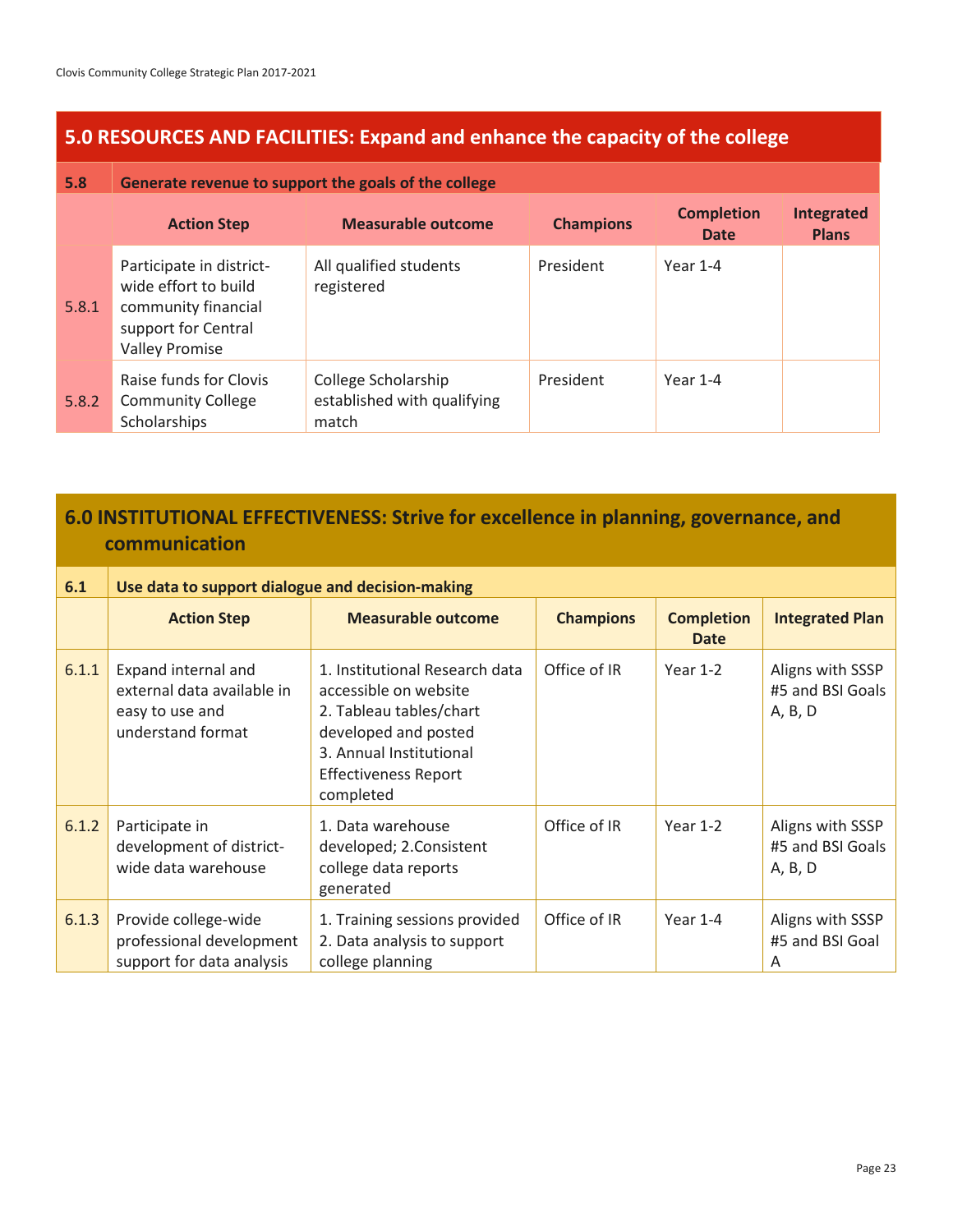### **6.0 INSTITUTIONAL EFFECTIVENESS: Strive for excellence in planning, governance, and communication**

| 6.2   | Continue to monitor and adjust college planning process to support college growth |                                                                             |                                                                                                                           |                                  |                                                |  |
|-------|-----------------------------------------------------------------------------------|-----------------------------------------------------------------------------|---------------------------------------------------------------------------------------------------------------------------|----------------------------------|------------------------------------------------|--|
|       | <b>Action Step</b>                                                                | <b>Measurable outcome</b>                                                   | <b>Champions</b>                                                                                                          | <b>Completion</b><br><b>Date</b> | <b>Integrated Plans</b>                        |  |
| 6.2.1 | Develop 6-year planning<br>calendar                                               | Planning calendar developed                                                 | President<br>Office of IR                                                                                                 | Year 1                           | Supports all<br>college planning               |  |
| 6.2.2 | Clarify the flow of<br>communication for college<br>decision-making.              | Completed revision of<br><b>Integrated Planning</b><br>governance handbook; | President<br>VP Instr & SS<br>VP Admin<br><b>Services</b><br>Academic &<br>Classified<br>Senates<br>Assoc Student<br>Govt | Year 1                           | Supports all<br>college planning               |  |
| 6.2.3 | Evaluate and update the<br>college planning processes                             | Review process and cycle<br>established                                     | VP Instr & SS<br>Academic<br>Senate                                                                                       | Year $1-2$                       | Supports college<br>planning and<br>assessment |  |

| 6.3   | Develop new tools and processes to ensure effective, inclusive communication within the college and with<br>community partners |                                                                                                                                                                                                     |                                                                                                                                    |                                  |                                                 |
|-------|--------------------------------------------------------------------------------------------------------------------------------|-----------------------------------------------------------------------------------------------------------------------------------------------------------------------------------------------------|------------------------------------------------------------------------------------------------------------------------------------|----------------------------------|-------------------------------------------------|
|       | <b>Action Step</b>                                                                                                             | <b>Measurable outcome</b>                                                                                                                                                                           | <b>Champions</b>                                                                                                                   | <b>Completion</b><br><b>Date</b> | <b>Integrated Plans</b>                         |
| 6.3.1 | Improve internal and<br>external communication<br>structure                                                                    | 1. Improved system of<br>posting information on<br>website<br>2. Monthly newsletter<br>implemented<br>3. College Town halls held<br>once a semester<br>4. Integrated Planning<br>Handbook completed | President<br>VP Instr & SS<br>VP Admin<br><b>Services</b><br>Dir of Mktg &<br>Comm<br>College<br>Council<br>Committee<br>Co-chairs | Year $1-3$                       | Supports all<br>college planning                |
| 6.3.2 | Expand and improve data<br>sharing processes with our<br>educational partners                                                  | Data sharing partnerships<br>developed and implemented                                                                                                                                              | VP Instr & SS<br>Dean of<br>Technology<br>Dir of<br>Research                                                                       | Year $1-4$                       | Aligns with SSSP<br>#5 and BSI Goals<br>A and D |